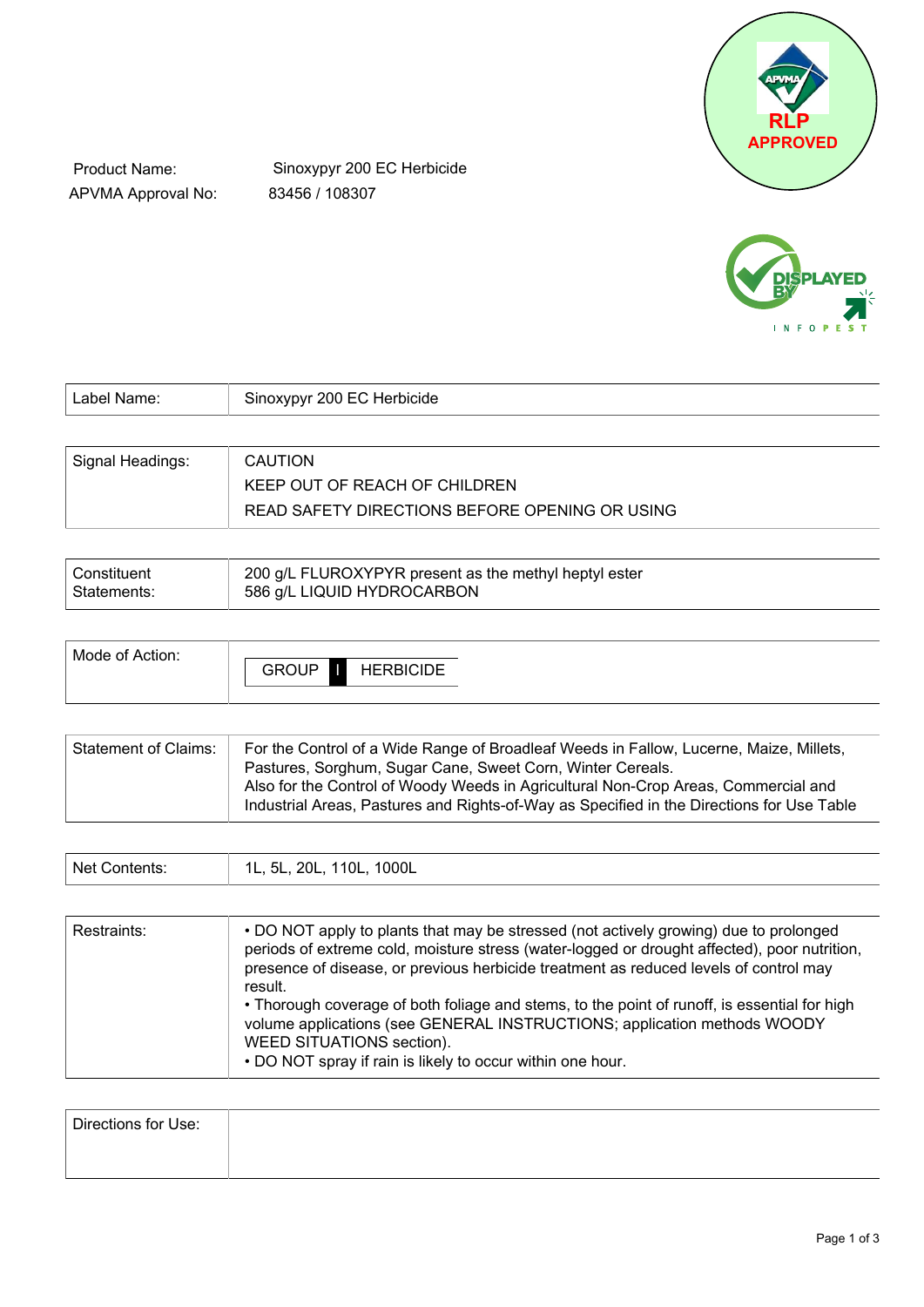| <b>Other Limitations:</b> | $\overline{\phantom{a}}$ |  |  |  |
|---------------------------|--------------------------|--|--|--|
|---------------------------|--------------------------|--|--|--|

| Withholding Periods: | CROPS AND PASTURES: DO NOT GRAZE FAILED CROPS AND TREATED PASTURES<br>OR CUT FOR STOCK FOOD FOR 7 DAYS AFTER APPLICATION. |
|----------------------|---------------------------------------------------------------------------------------------------------------------------|
|                      | POPPIES: DO NOT SPRAY POPPIES LATER THAN 10 WEEKS BEFORE HARVEST.                                                         |

Trade Advice:  $\vert$  -

| <b>General Instructions:</b> |  |
|------------------------------|--|
|                              |  |

| Resistance Warning: | <b>RESISTANT WEEDS WARNING</b><br><b>GROUP I HERBICIDE</b><br>Sinoxypyr 200 EC Herbicide is a member of the pyridine group of herbicides. The product<br>has the disrupters of plant cell growth mode of action. For weed resistance management<br>the product is a Group I Herbicide.<br>Some naturally-occurring weed biotypes resistant to the product and other Group I<br>herbicides may exist through normal genetic variability in any weed population. The<br>resistant individual can eventually dominate the weed population if these herbicides are<br>used repeatedly. These resistant weeds will not be controlled by this product or other<br>Group I herbicides.<br>Since the occurrence of resistant weeds is difficult to detect prior to use Sinon Australia<br>Pty Ltd accepts no liability for any losses that may result from the failure of this product to<br>control resistant weeds.<br>Strategies to minimize the risk of herbicide resistance are available. Contact your farm<br>chemical supplier, consultant, local Department of Agriculture, or Sinon representative. |
|---------------------|-------------------------------------------------------------------------------------------------------------------------------------------------------------------------------------------------------------------------------------------------------------------------------------------------------------------------------------------------------------------------------------------------------------------------------------------------------------------------------------------------------------------------------------------------------------------------------------------------------------------------------------------------------------------------------------------------------------------------------------------------------------------------------------------------------------------------------------------------------------------------------------------------------------------------------------------------------------------------------------------------------------------------------------------------------------------------------------------------------|

| Protections: | PROTECTION OF CROPS, NATIVE AND OTHER NON-TARGET PLANTS<br>Susceptible crops include but are not limited to clovers, cotton, fruit, hops, lupins,<br>ornamentals, peas, pine tree, potatoes, navy beans, safflower, shade trees, soybeans,<br>sunflower, tobacco, tomatoes, vegetables and vines. |
|--------------|---------------------------------------------------------------------------------------------------------------------------------------------------------------------------------------------------------------------------------------------------------------------------------------------------|
|              | Sinoxypyr 200 EC Herbicide can be damaging to susceptible crops during both growing<br>and dormant periods.                                                                                                                                                                                       |
|              | Grasses are normally unaffected by Sinoxypyr 200 EC Herbicide and establish quickly<br>after treatment. Transitory damage can occur on some species particularly those that<br>spread by stolons such as cough grass (Cynodon dactylon), Kikuyu grass and carpet grass<br>(Axonopus sp.)          |
|              | DO NOT allow spray to drift onto susceptible crops, shade trees and Pinus spp.<br>DO NOT use under weather conditions or from spraying equipment that could cause spray<br>to drift onto nearby susceptible plants.                                                                               |
|              | PROTECTION OF LIVESTOCK                                                                                                                                                                                                                                                                           |
|              | DO NOT graze or cut treated crops or plants for food except as specified under withholding<br>periods.                                                                                                                                                                                            |
|              | Poisonous plants may become more palatable after spraying therefore stock should be kept<br>out of the area until the plants have died down.                                                                                                                                                      |
|              | DO NOT allow stock to re-enter paddocks containing treated poisonous plants, until the<br>plants have died down.                                                                                                                                                                                  |
|              |                                                                                                                                                                                                                                                                                                   |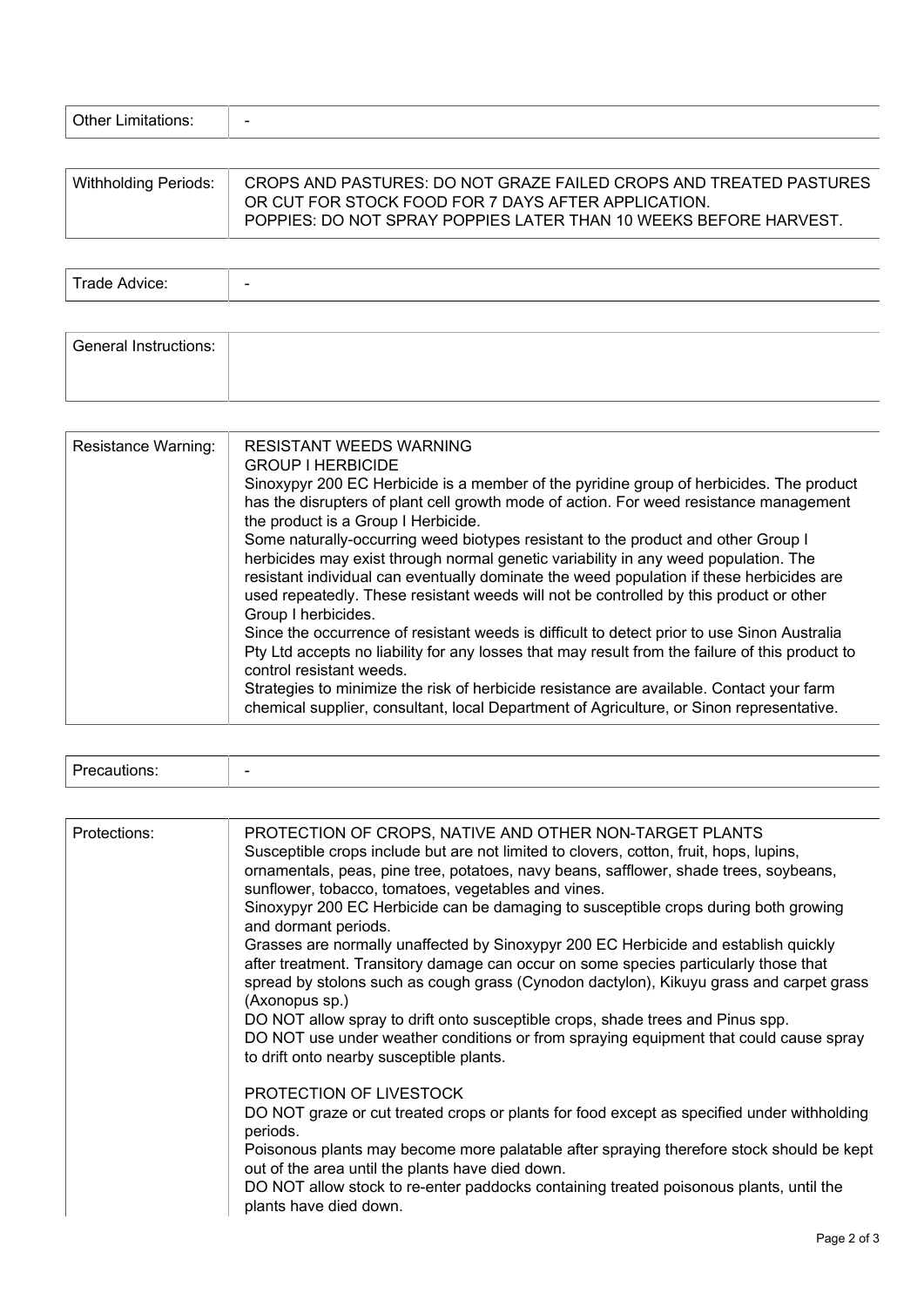| PROTECTION OF WILDLIFE, FISH, CRUSTACEANS AND ENVIRONMENT<br>DO NOT contaminate streams, rivers or waterways with the chemical or used containers. |
|----------------------------------------------------------------------------------------------------------------------------------------------------|
| Alongside waterways, treat only noxious weeds and poisonous plants.                                                                                |

| Storage and<br>Disposal: | Storage for all containers<br>Store in closed, original container in a cool, well ventilated area. Do not store for prolonged<br>periods in direct sunlight.                                                                                                                                                                                                                                                                                                                                                                                                                                                                                                                  |
|--------------------------|-------------------------------------------------------------------------------------------------------------------------------------------------------------------------------------------------------------------------------------------------------------------------------------------------------------------------------------------------------------------------------------------------------------------------------------------------------------------------------------------------------------------------------------------------------------------------------------------------------------------------------------------------------------------------------|
|                          | Disposal<br>Recycled containers:<br>This container can be recycled if it is clean, dry, free of visible residues and has the<br>drumMUSTER logo visible.<br>Triple rinse container before disposal. Dispose of rinsate by adding to the spray tank. Do<br>not dispose of undiluted chemicals on site. Wash outside of the container and the cap.<br>Store cleaned container in a sheltered place with cap removed. It will then be acceptable<br>for recycling at a drumMUSTER collection or similar container management site. The cap<br>should not be replaced but may be taken separately.                                                                                |
|                          | Non-recycled containers:<br>Triple rinse containers before disposal. Add rinsings to spray tank. Do not dispose of<br>undiluted chemicals on site.<br>If not recycling, break, crush or puncture and deliver empty packaging for appropriate<br>disposal to an approved waste management facility. If an approved waste management<br>facility is not available, bury the empty packaging 500 mm below the surface in a disposal<br>pit specifically marked and set up for this purpose clear of waterways, desirable vegetation<br>and tree roots, in compliance with relevant Local, State or Territory government regulations.<br>DO NOT burn empty containers or product. |
|                          | Refillable containers<br>Empty contents fully into application equipment. Close all valves and return to point of<br>supply for refill or storage.                                                                                                                                                                                                                                                                                                                                                                                                                                                                                                                            |
|                          | SMALL SPILL MANAGEMENT<br>Wear protective equipment (See SAFETY DIRECTIONS). Apply absorbent material such<br>as earth, sand, clay granules or cat litter to the spill. Sweep up material for disposal when<br>absorption is completed and contain in a refuse vessel for disposal (see STORAGE AND<br>DISPOSAL section). If necessary wash the spill area with an alkali detergent and water and<br>absorb the wash liquid for disposal.                                                                                                                                                                                                                                     |
|                          |                                                                                                                                                                                                                                                                                                                                                                                                                                                                                                                                                                                                                                                                               |

| <b>Safety Directions:</b> | Avoid contact with eyes and skin. When opening the container, preparing the spray       |
|---------------------------|-----------------------------------------------------------------------------------------|
|                           | and using the prepared spray wear cotton overalls buttoned to the neck and wrist and a  |
|                           | washable hat, elbow-length PVC gloves and face shield or goggles. Wash hands after use. |
|                           | After each days use wash gloves, face shield or goggles and contaminated clothing.      |

| First Aid Instructions:   If poisoning occurs, contact a doctor or Poisons Information Centre. Phone Australia 13 11 |
|----------------------------------------------------------------------------------------------------------------------|
| 26. If swallowed DO NOT induce vomiting. Give a glass of water.                                                      |

| <b>First Aid Warnings:</b> |  |
|----------------------------|--|
|----------------------------|--|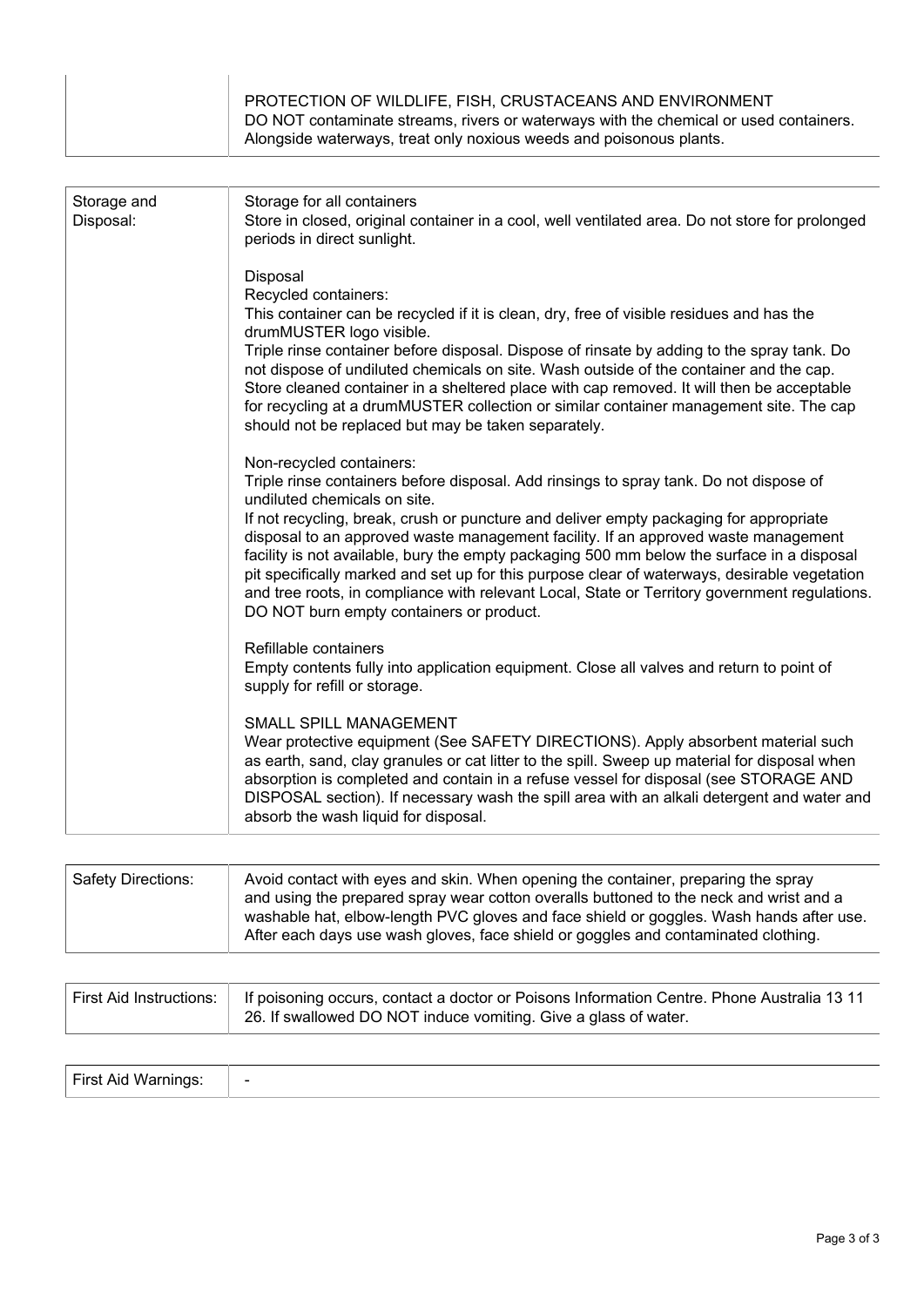### **MIXING**

Sinoxypyr 200 EC Herbicide may be mixed with water or diesel.

Mix only sufficient chemical for each day's use and avoid storing.

**Mixing in Water:** Half fill the spray tank with water and add the required quantity of Sinoxypyr 200 EC Herbicide and complete filling. Agitate continuously to ensure thorough mixing before and during application.

**Mixing in Diesel:** Half fill the tank with diesel and add the required quantity of Sinoxypyr 200 EC Herbicide. Add the remainder of the diesel and agitate or shake to mix contents.

**Tank mixtures:** Wettable powder or dry flowable formulations (e.g. water dispersible granules) should be added to the spray tank first, followed by suspension concentrates (flowables), water soluble salts and then emulsifiable concentrate formulations (Sinoxypyr 200 EC Herbicide). Add spraying oils and surfactants (wetters) last.

#### **OILS AND SURFACTANTS**

#### **Oils**

Use only Uptake Spraying Oil at the rate of 500mL/100L of spray mix. When using less than 100L/ha spray volume, ensure a minimum of 250mL/ha of Uptake is used, unless 1L/100L or 1L/ha is specified.

#### **Surfactants (wetters)**

Use a 1000g/L non-ionic surfactant at 100mL/100L of spray mix where required.

#### **COMPATIBILITY**

Sinoxypyr 200 EC Herbicide is compatible with the herbicides listed. Follow any regional restrictions, and all directions and restrictions on the label, of any chemical mixed with Sinoxypyr 200 EC Herbicide.

Atrazine (see below) Glyphosate 360<br>
Metsulfuron methyl (600g/kg) Glyphosate 450g/L Metsulfuron methyl (600g/kg)<br>Broadstrike Broadstrike Topik 240 EC (see below)<br>Eclipse Figure 2.4-D Eclipse Picloram + 2,4-D<br>Diclofop-methyl Picloram + MCP/ Picloram + MCPA Triclopyr (600g/L) Clopyralid 2,4-D<br>MCPA 2.4-DB MCPA 2,4-DB

## **ATRAZINE**

#### **AVOID USING HARD WATER WHEREVER POSSIBLE**

Where hard water cannot be avoided, the addition of CALGON water conditioning agent to the spray tank, at 100 g/100 L water, before adding any herbicide may improve compatibility.

# **AGITATION IS VERY IMPORTANT WHEN MIXING SINOXYPYR 200 EC HERBICIDE AND ATRAZINE**.

Sinoxypyr 200 EC Herbicide plus atrazine tank mixes must be agitated vigorously and continuously during mixing and application. After mixing DO NOT allow to stand without agitation. Ensure that the time from mixing to the end of application is not more than 2 hours. If settling out occurs resuspension is difficult, even with vigorous agitation.

Agitation using only the pump's by-pass is usually inadequate, particularly with larger tanks (more than 2000L). Additional mechanical agitation will be necessary in large tanks, computer sprayers and mixing tanks.

When additional surfactant is required, add a 100% concentrate non-ionic surfactant at 100mL/100L of spray mix. DO NOT use a spraying oil when tank mixing Sinoxypyr 200 EC Herbicide and atrazine.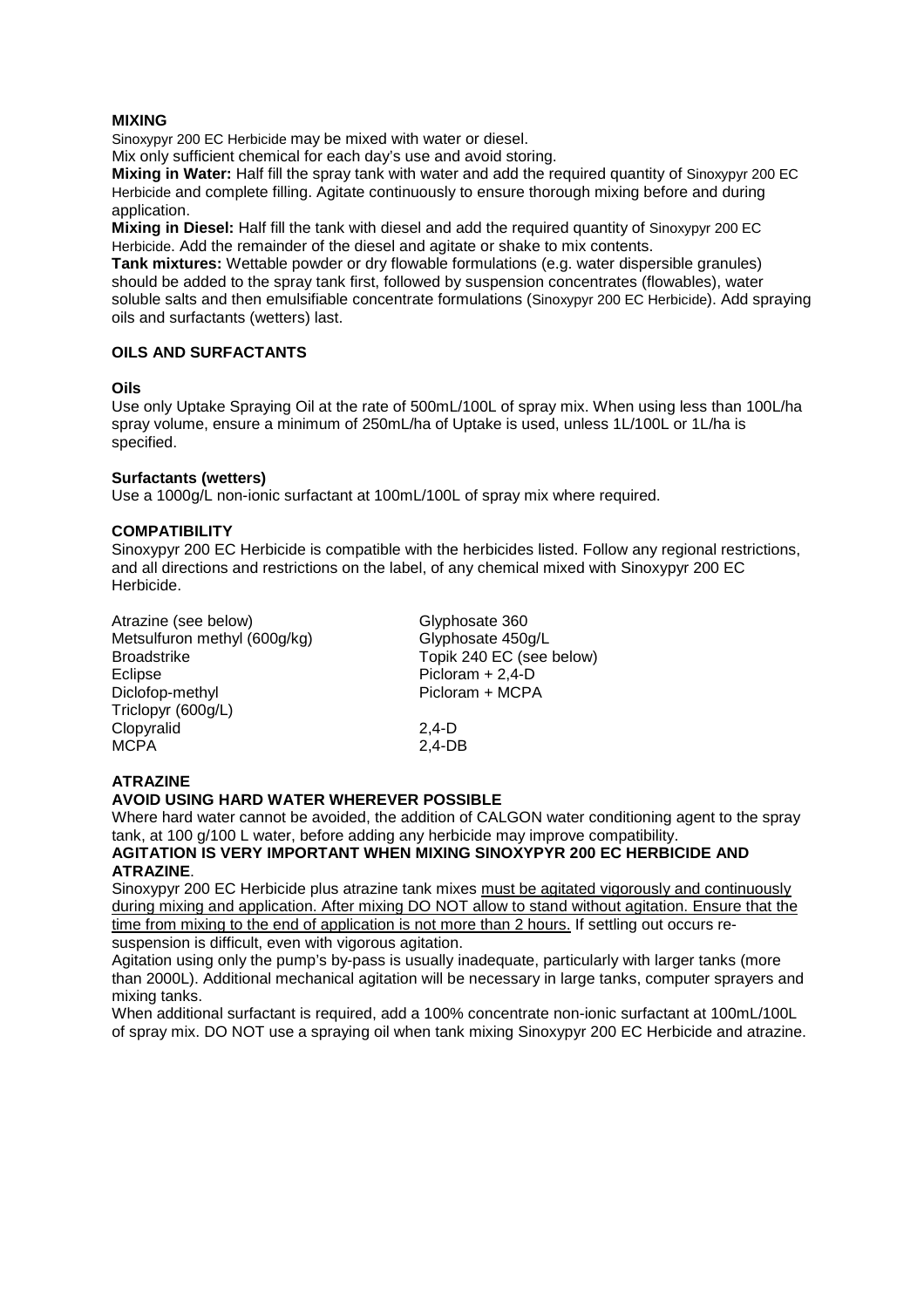| <b>Tank Mix</b>                                            | Rate<br>(L/ha)  | <b>Water Hardness</b> |               | <b>Minimum Water</b><br>Volume (L/ha) |               | <b>Critical Comments</b> |                                                                        |
|------------------------------------------------------------|-----------------|-----------------------|---------------|---------------------------------------|---------------|--------------------------|------------------------------------------------------------------------|
|                                                            |                 | Soft                  | <b>Medium</b> | Hard                                  | <b>Ground</b> | Aerial                   |                                                                        |
| Sinoxypyr 200<br><b>EC</b> Herbicide                       | 0.75            | ✓                     |               |                                       | 50            | 35                       |                                                                        |
| Sinoxypyr 200<br>EC Herbicide +<br>Gesaprim<br>500 FW      | $0.75 + 2$      |                       |               |                                       | $50 - 100$    | 35                       | Precipitate can be easily<br>resuspended                               |
| Sinoxypyr 200<br>$FC$ Herbicide $+$<br>Atradex 900WG       | $0.75 +$<br>1.1 |                       | ×             | $\mathbf x$                           | 100           | Do not<br>use            | Precipitate may be difficult<br>to resuspend and may block<br>nozzles. |
| Sinoxypyr 200<br>EC Herbicide +<br>Nu-Trazine DF           | $0.75 +$<br>1.1 |                       | ×             | ×                                     | 100           | Do not<br>use            | Sediment may be difficult to<br>resuspend and may block<br>nozzles     |
| Sinoxypyr 200<br>$EC$ Herbicide $+$<br>Nu-Trazine<br>500FW | $0.75 + 2$      |                       |               | $\mathbf x$                           | 100           | Do not<br>use            | Precipitate may be difficult<br>to resuspend and may block<br>nozzles. |

# **Guidelines For Tank-Mixing Sinoxypyr 200 EC Herbicide and Common Atrazine Formulations**

# **Topik 240 EC Selective Herbicide**

Always use Uptake Spraying Oil with Sinoxypyr 200 EC Herbicide + Topik 240 tank-mixes at 500mL/100L of spray mix with a minimum of 250mL/ha.

DO NOT mix Sinoxypyr 200 EC Herbicide with Topik 240 if the grass weeds are not actively growing. Always use the maximum label rate of Topik 240 for the appropriate grass growth stage. DO NOT use Sinoxypyr 200 EC Herbicide at more than 0.75L/ha in tank mixes with Topik 240.

## **GLYPHOSATE 450g/L**

When mixing Sinoxypyr 200 EC Herbicide with Glyphosate 450g/L to control both grass and broadleaf weeds, refer to the Glyphosate 450g/L label for use rates and adjuvants recommended for the grasses. DO NOT use Glyphosate 450g/L at less than 1.2L/ha in tank mixes with Sinoxypyr 200 EC Herbicide when barnyard grass, buttongrass, crowsfoot grass, native millet and liverseed grass are the target species.

# **APPLICATION METHODS and WATER RATES**

#### **BROADCAST APPLICATION IN CROPPING, PASTURE AND FALLOW SITUATIONS A. Ground application (Boom)**

Apply Sinoxypyr 200 EC Herbicide with an accurately calibrated boom sprayer in at least 50L/ha water (100-400L/ha for sugar cane).

Flat fan nozzles are recommended using pressures in the range 200kPa to 300kPa.

Set the boom at a height to ensure a double overlap of the nozzle patterns.

# **B. Ground directed application (Dropper nozzles)**

To minimise crop effects dropper nozzles should be used in sorghum when the crop is beyond the 8 leaf growth stage and in maize and sweet corn when the crop is beyond the 6 leaf growth stage. Adjust the nozzles to direct the spray into the base of the crop and away from the leaves and the growing point. See manufacturers' directions for setting up and calibration of dropper nozzles. **C. Aerial application** 

Apply in a minimum volume of at least 35L/ha water (60L/ha in sugarcane).

Use equipment calibrated to produce droplets with an average diameter (Volume Mean Diameter; VMD) of 250micron – 350micron.

DO NOT apply when the temperature is above  $30^{\circ}$ C, when there is no wind or when the wind is blowing toward susceptible crops.

# **WOODY WEED SITUATIONS**

Weeds must be actively growing to attain optimal effect. Delay the treatment of regrowth following bulldozing, slashing, burning, ploughing or a previous chemical treatment until it has at least 1 metre of new, vigorous, growth.

**A. High Volume Application Hand Gun**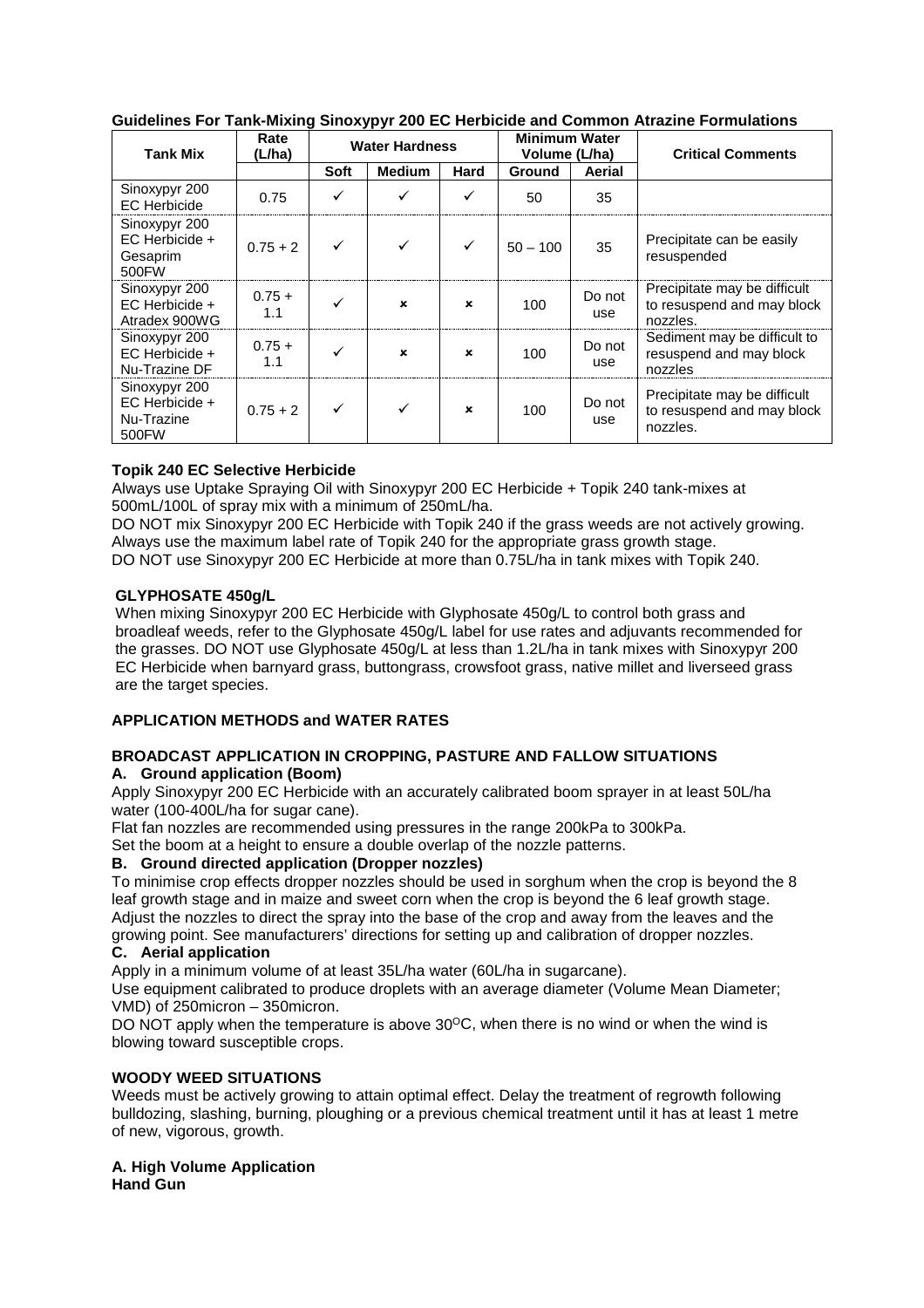Apply the recommended mix to obtain full coverage of leaves and stems using a number 6 – 8 tip at 700kPa to 1500kPa. To obtain good coverage, a spray volume of 1500 to 4000L/ha (15 to 40L/100m2) is required per infested hectare. Ensure thorough coverage to the point of runoff.

### **Knapsack**

Knapsack sprayers may be used on smaller infestations where penetration and coverage of the canopy is easier to achieve. Use the same use rate and spray techniques as for handgun application.

## **B. Low Volume, High Concentrate Application**

#### **Drench Gun or Gas-Powered Gun**

Apply the recommended mixture uniformly across the foliage by applying 50mL shots to cover 4m<sup>2</sup> to  $5m<sup>2</sup>$  of surface area of plant. This is approximately equivalent to 20 droplets per cm<sup>2</sup> of the leaf surface. Use a marking agent as recommended by the equipment manufacturer to check spray coverage.

#### **C. Basal Bark and Cut Stump Application Basal Bark**

DO NOT apply to wet stems as this can repel the diesel mixture.

Spray or paint the recommended mixture around the base of each stem from ground level to a height of at least 30cm from the ground, wetting the bark to the point of runoff.

Apply with a paint brush or a pressure sprayer with an approximate lance and solid cone nozzle. If using spray equipment use low pressures  $(\leq 200 \text{ kPa})$  sufficient to form a cone of spray.

Old rough bark will require more spray than smooth or young thin bark.

# **Cut Stump**

Apply the recommended mixture liberally to the freshly cut stump immediately after cutting. Apply by spraying or painting the cut surface and sides of the stump.

Best results are obtained when the stems are cut less than 15cm above the ground.

# **CLEANING SPRAY EQUIPMENT**

# **Rinse water should be discharged onto a designated disposal area or, if this is unavailable, onto wasteland away from desirable plants and water-courses.**

# **Cleaning equipment after using water-based sprays:**

**Rinsing:** After using Sinoxypyr 200 EC Herbicide empty the tank completely and drain the whole system. Thoroughly wash inside the spray unit using a pressure hose. Drain and clean any filters in the tank, pump, lines, hoses and nozzles.

After cleaning the tank as above quarter fill with clean water and circulate through the pump, lines and nozzles. Drain and repeat the rinsing procedure twice.

#### **Decontamination (before spraying cotton and other sensitive crops; see PROTECTION OF CROPS)**: Wash the tank and rinse the system as above. Then quarter fill the tank and add an alkali detergent (e.g. liquid SURF, OMO, DRIVE) at 500mL/100L of water or the powder equivalent at 500g/100 L and circulate throughout the system for at least fifteen minutes.

Drain the whole system. Remove filters and nozzles and clean them separately. Finally flush the system with clean water and allow to drain.

## **Cleaning equipment after using diesel – based sprays:**

On completion of spraying use a degreaser such as Caltex Kwik-D-Grease to remove traces of diesel from the sprayer. Rinse tank and spray through nozzles with water to remove degreaser.

Then quarter fill the tank and add an alkali detergent (e.g. liquid SURF, OMO, DRIVE) at 50mL/10L of water or the powder equivalent at 50g/10L of water. Shake sprayer to circulate the washing solution throughout the sprayer then spray the solution through the nozzles. Rinse well with clean water to remove the detergent.

To clean brushes and containers spray liberally with degreaser. Hose off with clean water and repeat using detergents as above.

DO NOT use this equipment for any other purpose.

### **MINIMUM RE-CROPPING PERIODS**

| PLANT-BACK PERIODS FOR CROPS FOLLOWING THE APPLICATION OF SINOXYPYR 200 EC HERBICIDE |             |      |     |  |  |
|--------------------------------------------------------------------------------------|-------------|------|-----|--|--|
| FOR RATES UP TO 1.5L/HA                                                              |             |      |     |  |  |
| RATE L/ha                                                                            | 0.375       | 0.75 | 1.5 |  |  |
| <b>CROP</b>                                                                          | <b>DAYS</b> |      |     |  |  |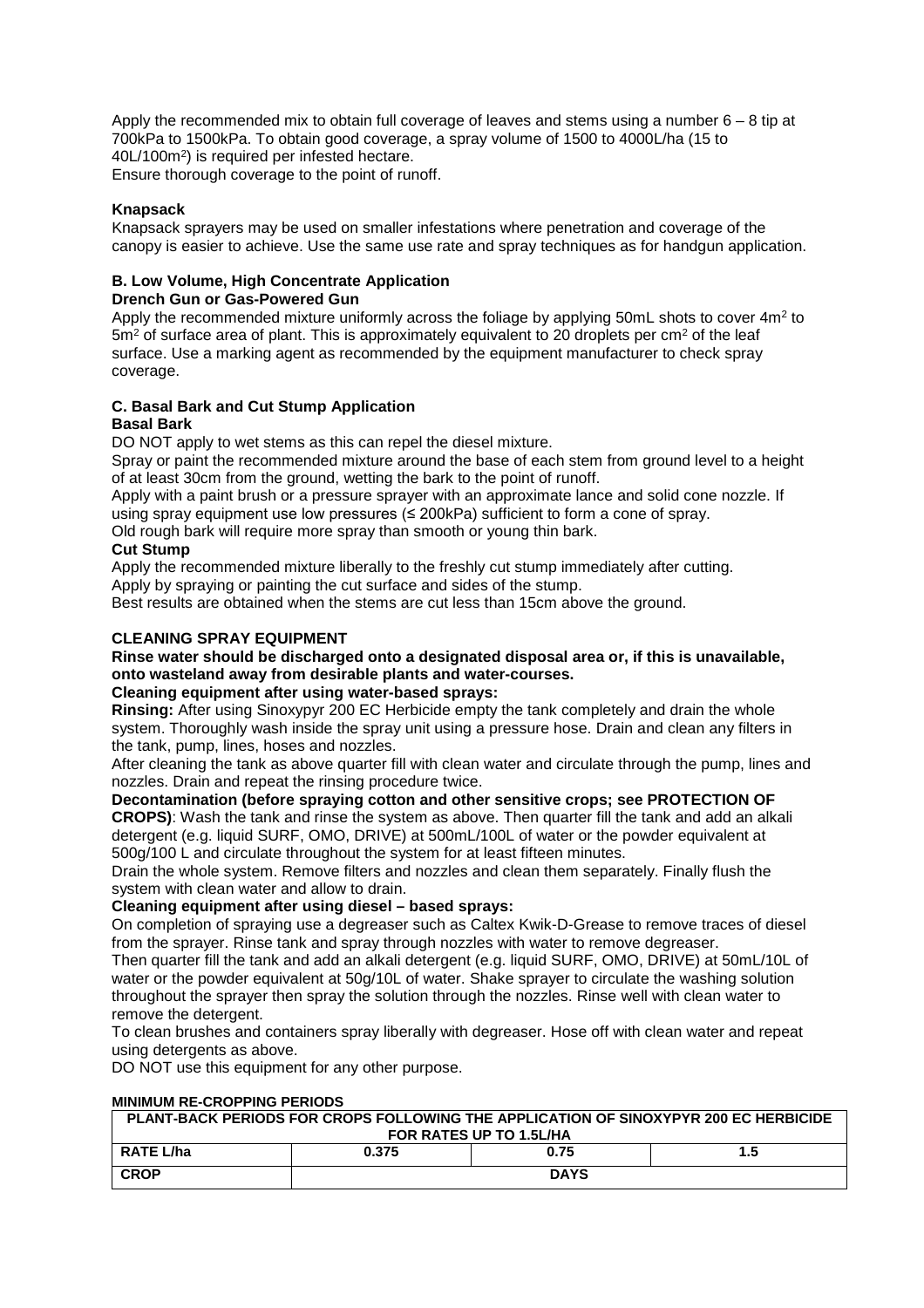| Barley    |                                          |  |
|-----------|------------------------------------------|--|
| Wheat     |                                          |  |
| Chickpea  |                                          |  |
| Cotton    |                                          |  |
| Soybean   |                                          |  |
| Sunflower | <br><br><br>---------------------------- |  |
| Maize     |                                          |  |
|           |                                          |  |

**NOTE**: Before using Sinoxypyr 200 EC Herbicide in tank mixes with other herbicides, check the plant-back information on all product labels. The time between spraying and planting will be determined by the most residual product, i.e. the product with the longest plant-back period.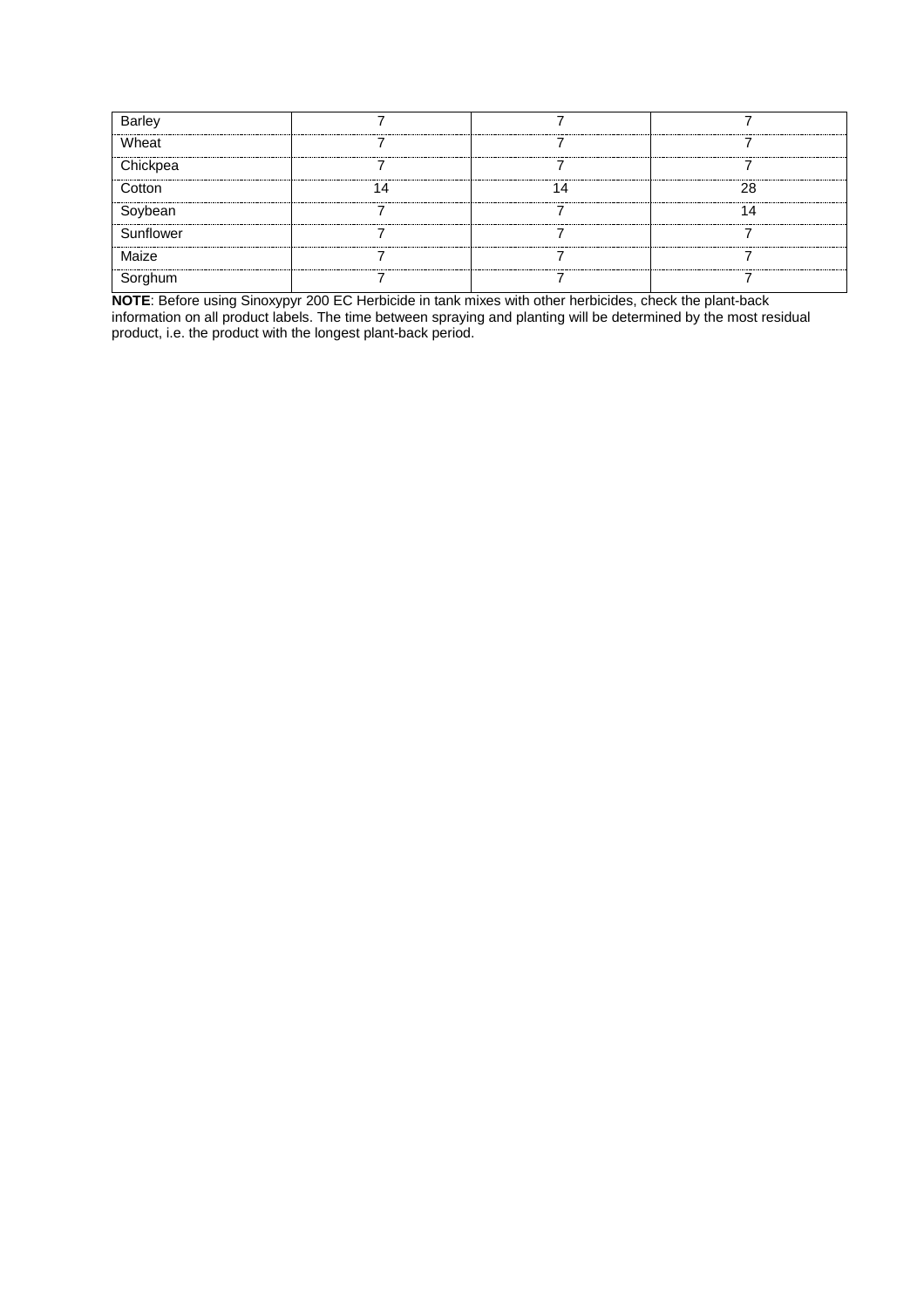**Table 1: Woody Weeds in Agricultural Non-Crop Areas and Rights-of-Way, Commercial and Industrial Areas, Forests and Pastures.**

| HIGH VOLUME APPLICATION: Dilute product with water.                   |                                                      |                          |                                           |                                                                                              |  |  |
|-----------------------------------------------------------------------|------------------------------------------------------|--------------------------|-------------------------------------------|----------------------------------------------------------------------------------------------|--|--|
| See General Instructions - Application Method for application details |                                                      |                          |                                           |                                                                                              |  |  |
| <b>WEEDS</b><br><b>CONTROLLED</b>                                     | <b>WEED GROWTH</b><br><b>STAGE</b>                   | <b>STATE</b>             | RATE <sub>mL</sub> /<br><b>100L WATER</b> | <b>CRITICAL COMMENTS</b>                                                                     |  |  |
| <b>Bathurst burr</b><br>Noogoora burr                                 | Seedlings and young<br>plants up to 40cm high        | NSW, NT,<br>Qld, WA only | 75                                        |                                                                                              |  |  |
| <b>Black bindweed</b><br>(Climbing buckwheat)                         | Seedlings and young<br>plants before flowering       | NSW, Qld<br>only         | 300                                       |                                                                                              |  |  |
| Mimosa pigra                                                          | Apply from mid to late<br>summer                     | NT, WA only              |                                           | Add Uptake Spraying Oil<br>(see General Instructions;                                        |  |  |
| Common sensitive<br>plant                                             | Seedlings and young<br>plants up to flowering        | Qld, WA only             | 500                                       | Oils and surfactants).                                                                       |  |  |
| Bellyache bush                                                        |                                                      | Qld, NSW,<br>WA only     |                                           |                                                                                              |  |  |
| <b>Blackberry</b><br>nightshade                                       |                                                      | NSW, Qld<br>only         |                                           |                                                                                              |  |  |
| Bokhara clover                                                        |                                                      |                          |                                           |                                                                                              |  |  |
| Caltrop (yellow vine)<br>(Tribulus terrestris, T.<br>micrococcus)     | Seedlings and young<br>plants up to 30cm<br>diameter |                          |                                           |                                                                                              |  |  |
| Cobblers pegs                                                         | Up to 15cm high                                      |                          |                                           |                                                                                              |  |  |
| Cockspur thorn                                                        | Up to 3m high                                        |                          |                                           |                                                                                              |  |  |
| Creeping lantana                                                      | At flowering                                         |                          |                                           |                                                                                              |  |  |
| Crofton weed<br>Mistflower                                            | Seedlings and young<br>plants up to flowering        |                          |                                           |                                                                                              |  |  |
| Docks (Rumex spp.)                                                    | Seedlings and rosettes<br>up to 30cm high            |                          |                                           |                                                                                              |  |  |
| Hexham scent                                                          | Seedlings and young<br>plants up to flowering        |                          |                                           | Boom spray: Sinoxypyr 200<br>EC Herbicide at 0.3L/ha +<br>0.5L/ha of 2,4-D amine<br>(500g/L) |  |  |
| Honey locust                                                          | Seedlings and young<br>plants up to 2m high          |                          |                                           |                                                                                              |  |  |
| Small flowered<br>mallow<br>(Marshmallow)                             | Seedlings and young<br>plants up to flowering        |                          |                                           |                                                                                              |  |  |
| (Malva parviflora)<br>Yellowflower Devil's                            |                                                      |                          |                                           |                                                                                              |  |  |
| claw                                                                  | Seedlings and young<br>plants up to flowering        |                          |                                           |                                                                                              |  |  |

• Legumes present at the time of spraying will be severely damaged.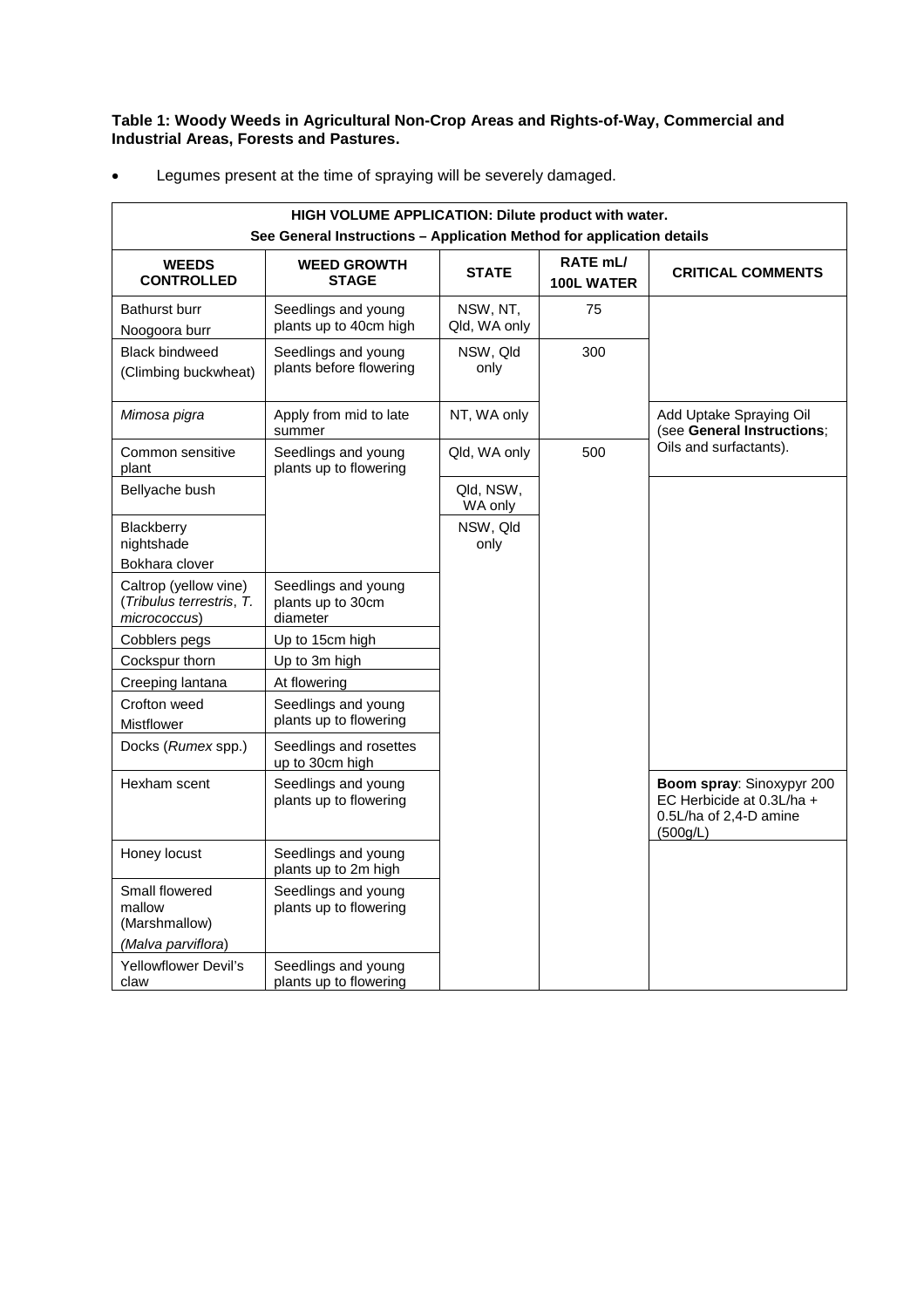**Table 1: Woody Weeds in Agricultural Non-Crop Areas and Rights-of-Way, Commercial and Industrial Areas, Forests and Pastures.**

| HIGH VOLUME APPLICATION: Dilute product with water.<br>See General Instructions - Application Method for application details |                                                    |                     |                                  |                                                                                                                                                                                           |  |  |
|------------------------------------------------------------------------------------------------------------------------------|----------------------------------------------------|---------------------|----------------------------------|-------------------------------------------------------------------------------------------------------------------------------------------------------------------------------------------|--|--|
| <b>WEEDS</b><br><b>CONTROLLED</b>                                                                                            | <b>WEED GROWTH</b><br><b>STAGE</b>                 | <b>STATE</b>        | RATE mL/<br>100L<br><b>WATER</b> | <b>CRITICAL COMMENTS</b>                                                                                                                                                                  |  |  |
| Lantana                                                                                                                      | Seedlings and<br>regrowth 0.5m to<br>1.2m high     | NSW, Qld<br>only    | 500                              | Apply to actively growing plants from<br>October to April. Some regrowth may<br>occur particularly when treating old                                                                      |  |  |
|                                                                                                                              | Plants and<br>regrowth 1.2m to<br>2m high          |                     | 1000                             | woody plants with sparse canopies.                                                                                                                                                        |  |  |
| Blue heliotrope                                                                                                              | Flowering                                          |                     |                                  |                                                                                                                                                                                           |  |  |
| Limebush                                                                                                                     | Infestations up to<br>1.5m high only               |                     |                                  |                                                                                                                                                                                           |  |  |
| Madeira vine                                                                                                                 | Apply at time of<br>active growth                  |                     | 500                              |                                                                                                                                                                                           |  |  |
| Milkweed<br>(Euphorbia<br>heterophylla)                                                                                      | 3 leaf to flowering                                | Qld only            | 1000                             | Repeat applications will be necessary<br>to control subsequent germinations.                                                                                                              |  |  |
| Common sowthistle                                                                                                            | Seedlings and<br>young plants up<br>to bolting     | NSW, Qld<br>only    | 500                              | Add a surfactant (see GENERAL<br><b>INSTRUCTIONS; Oils and surfactants).</b>                                                                                                              |  |  |
| Mother-of-millions<br>(Kalanchoe spp.)                                                                                       | Seedling and<br>young plants<br>before flowering   |                     | 600                              |                                                                                                                                                                                           |  |  |
| Prickly acacia                                                                                                               | Seedling and<br>young plants up<br>to 2m high      | Qld only            | 750                              | Add Uptake* Spraying Oil (see<br><b>GENERAL INSTRUCTIONS; Oils and</b><br>surfactants). Consult Tropical Weeds<br>Research Centre, Charters Towers, for<br>specific advice on application |  |  |
| Sida spp.                                                                                                                    | Seedling and<br>young plants up<br>to flowering    | NSW, NT,<br>Qld, WA | 1000                             |                                                                                                                                                                                           |  |  |
| <b>Broadleaf Pepper tree</b><br>(Schinus<br>terebinthifolius)                                                                | Mature leaves,<br>fruiting                         | Qld only            | 500                              | Winter application only. Contact Alan<br>Fletcher Research Station for more<br>information.                                                                                               |  |  |
| Flannel weed<br>(Sida cordifolia)                                                                                            |                                                    |                     |                                  |                                                                                                                                                                                           |  |  |
| Snakeweed<br>(Dark and light blue)                                                                                           | Seedling and<br>young plants<br>before flowering   |                     | 750                              | Add Uptake* Spraying Oil (see<br><b>GENERAL INSTRUCTIONS; Oils and</b><br>surfactants).                                                                                                   |  |  |
| <b>Stinking Passion</b><br>Flower                                                                                            | Established plants<br>and regrowth                 | Qld, NT,<br>WA      | 450                              | Use 70mL/15L for a knapsack.                                                                                                                                                              |  |  |
| Wandering jew<br>(Tradescantia<br>albiflora)                                                                                 | Young plants up<br>to and including<br>flowering   | <b>All States</b>   | 1500                             | Some regrowth will usually occur and<br>will require retreatment.                                                                                                                         |  |  |
| Wattles (including<br>Acacia aulacocarpa<br>A. decora                                                                        | Seeding plants or<br>regrowth 0.5m to<br>1.2m high | NSW, Qld<br>only    | 500                              | Apply to actively growing plants when<br>soil moisture is plentiful. Some<br>regrowth may occur particularly when                                                                         |  |  |
| A. harpophylla<br>A. leiocalyx<br>A. salicina)                                                                               | Plants or regrowth<br>1.2m to 2.0m high<br>only    |                     | 1000                             | treating old woody plants with sparse<br>canopies and under dry conditions.                                                                                                               |  |  |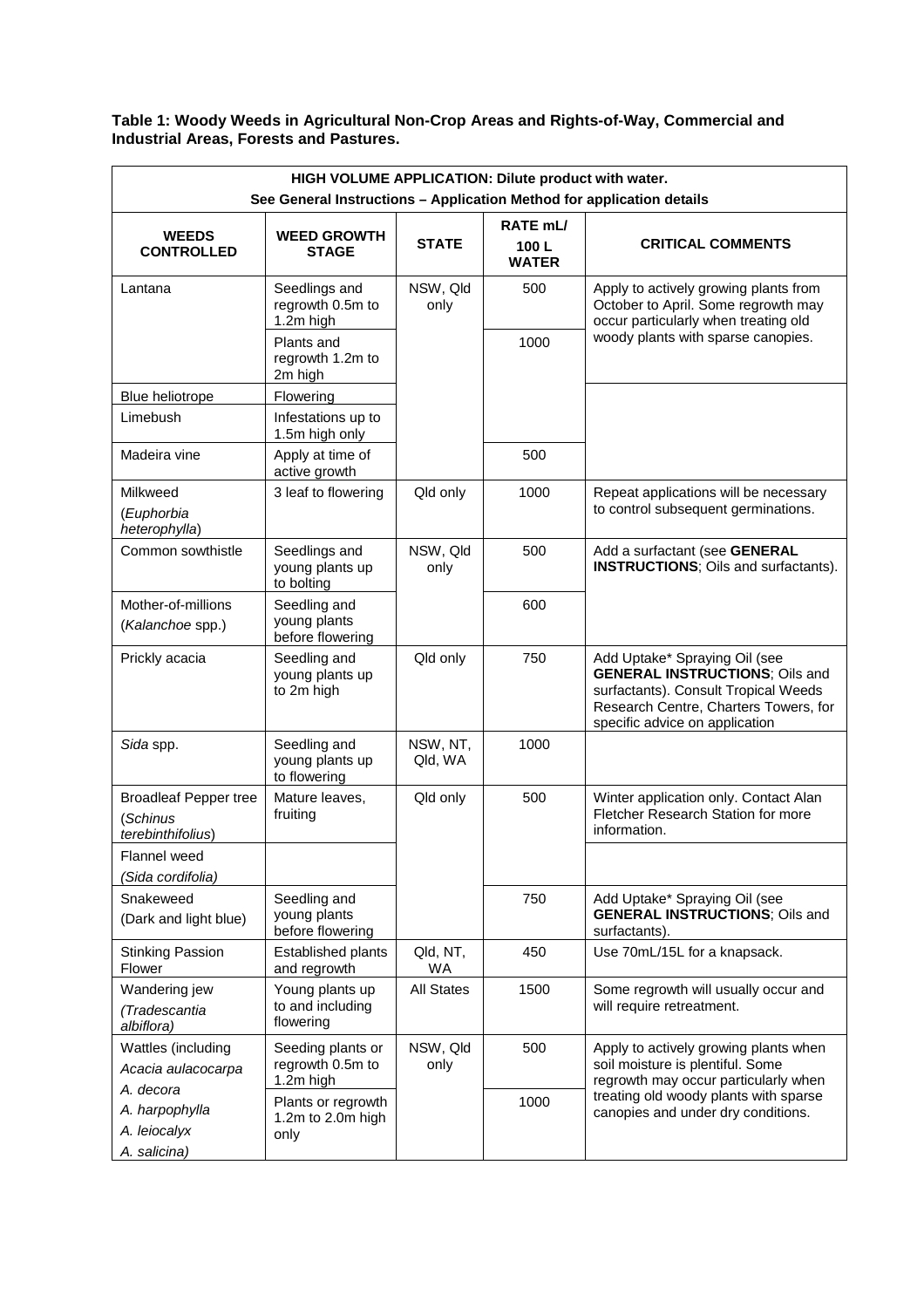# **Table 1: Woody Weeds in Agricultural Non-Crop Areas and Rights-of-Way, Commercial and Industrial Areas, Forests and Pastures.**

| BASAL BARK AND CUT STUMP APPLICATION: Dilute product with diesel.<br>See General Instructions - Application Method for application details |                                                                                     |                    |                                           |                                                                                                                                                                                                      |  |  |
|--------------------------------------------------------------------------------------------------------------------------------------------|-------------------------------------------------------------------------------------|--------------------|-------------------------------------------|------------------------------------------------------------------------------------------------------------------------------------------------------------------------------------------------------|--|--|
| <b>WEEDS</b><br><b>CONTROLLED</b>                                                                                                          | <b>WEED GROWTH</b><br><b>STAGE</b>                                                  | <b>STATE</b>       | <b>RATE</b><br>$L/100L$ of<br>diesel      | <b>CRITICAL COMMENTS</b>                                                                                                                                                                             |  |  |
| Celtis<br>(Celtis sinensis)                                                                                                                | <b>Basal Bark only:</b><br>Young plants up to<br>2m high and 20cm<br>basal diameter | Qld only           | 3.5                                       | Treat stems from ground level to where<br>multi-stemmed trunks branch.                                                                                                                               |  |  |
| Chinee apple                                                                                                                               | Up to 15cm basal<br>diameter                                                        |                    | 3                                         | With basal bark, treat circumference of<br>stem to a height of 45cm from the<br>ground. Contact the Land Protection<br>Branch, Department of Lands, Qld, for<br>further information on Chinee Apple. |  |  |
| Cockspur thorn                                                                                                                             | <b>Basal Bark only:</b><br>Up to 5cm basal<br>diameter                              |                    | $\overline{2}$                            |                                                                                                                                                                                                      |  |  |
| Mimosa bush<br>(Acacia farnesiana)                                                                                                         | Up to 5cm basal<br>diameter                                                         | Qld, WA<br>only    | 3                                         |                                                                                                                                                                                                      |  |  |
| Prickly acacia                                                                                                                             | Up to 10cm basal<br>diameter                                                        | Qld only           | 1.5                                       |                                                                                                                                                                                                      |  |  |
| Honey locust                                                                                                                               | Plants up to 10cm<br>basal diameter                                                 | Qld,<br><b>NSW</b> | 1.5                                       | With basal bark, treat circumference of<br>stem to a height of 45cm from the                                                                                                                         |  |  |
|                                                                                                                                            | Plants 10m to 20cm<br>basal diameter                                                | only               | 3                                         | ground. For cut stump application<br>use a rate of 5L/100 diesel for all plant<br>sizes.                                                                                                             |  |  |
|                                                                                                                                            | Plants >20cm basal<br>diameter                                                      |                    | 5                                         | Contact the Land Protection Branch,<br>Department of Lands, Qld, for further<br>information on Honey Locust.                                                                                         |  |  |
| Sisal hemp<br>(Agave spp.)                                                                                                                 | All growth stages                                                                   | Qld only           | 3                                         | Treat as an overall spray. Contact The<br>Land Protection Branch, Department of<br>Lands, Qld for advice to control large<br>infestations.                                                           |  |  |
|                                                                                                                                            |                                                                                     |                    | 10mL<br>undiluted<br>product per<br>plant | Lever out centre of plant with crowbar<br>and immediately treat the exposed cut<br>area                                                                                                              |  |  |

| <b>BROADCAST AND AERIAL APPLICATION: Dilute product with water.</b><br>See General Instructions - Application Method for application details |                                              |              |                     |                                                                                                                                                                                                                                      |  |  |
|----------------------------------------------------------------------------------------------------------------------------------------------|----------------------------------------------|--------------|---------------------|--------------------------------------------------------------------------------------------------------------------------------------------------------------------------------------------------------------------------------------|--|--|
| <b>WEEDS</b><br><b>CONTROLLED</b>                                                                                                            | <b>WEED</b><br><b>GROWTH</b><br><b>STAGE</b> | <b>STATE</b> | <b>RATE</b><br>L/ha | <b>CRITICAL COMMENTS</b>                                                                                                                                                                                                             |  |  |
| Mimosa pigra                                                                                                                                 | Actively<br>growing plants                   | NT, WA only  | 3L                  | Aerial application:<br>Add Uptake Spraying Oil at the rate of<br>1L/100L spray mix. Apply to actively<br>growing plants from mid to late<br>summer.<br>Contact the Department of Primary<br>Industries and Fisheries, NT for further |  |  |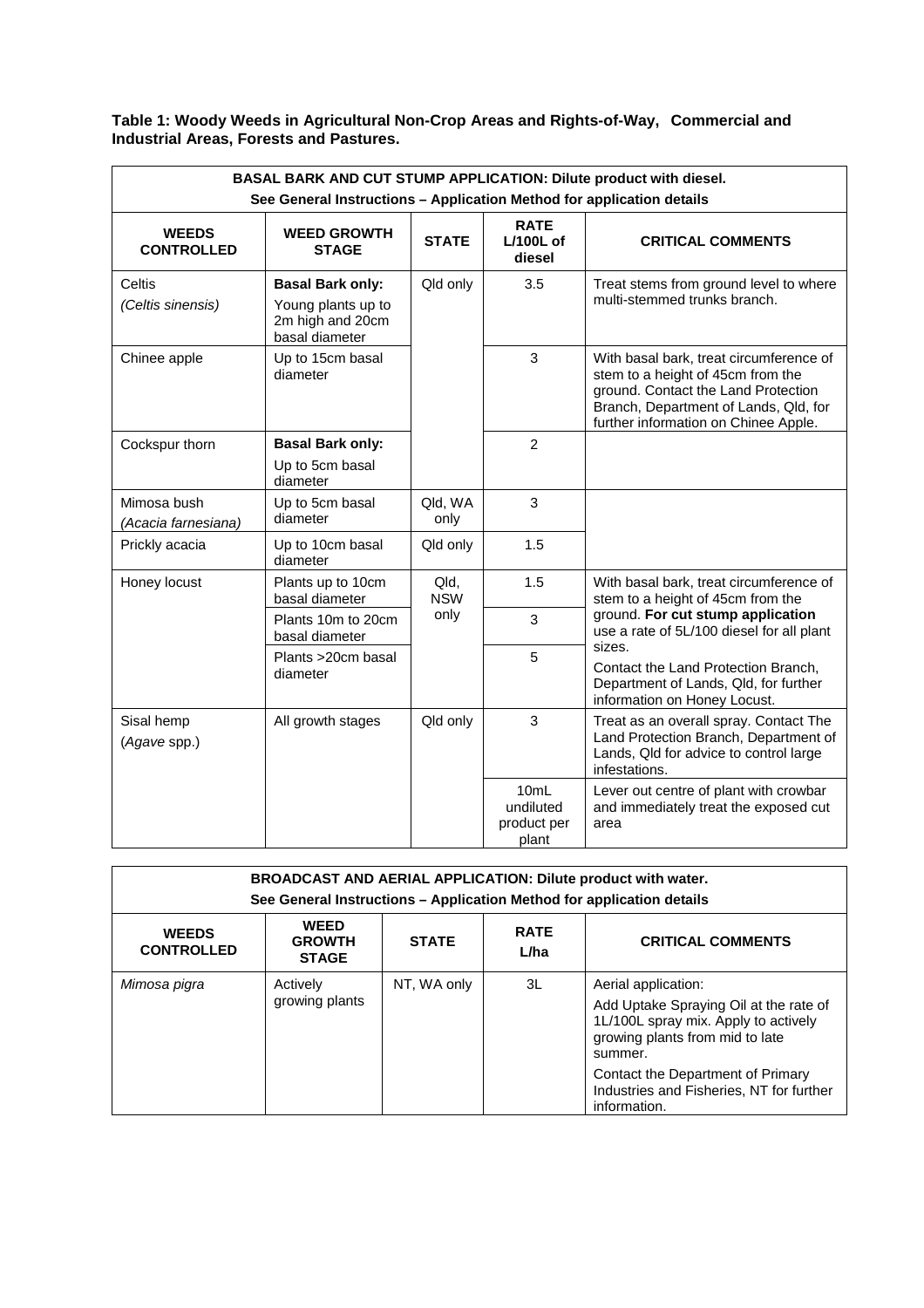#### **LOW VOLUME, HIGH CONCENTRATE APPLICATION: Use a drench gun or gas-powered gun. See General Instructions – Application Method for application details WEEDS CONTROLLED WEED GROWTH STAGE STATE RATE Per 10L of water CRITICAL COMMENTS** Limebush Isolated bushes up to 1.2m high <u>only</u> NSW, Qld only 1L  $\vert$  Apply a 50mL dose per 5m<sup>2</sup> of bush surface area. Tree violet (*Hymenanthera dentata*) Apply from late flowering to green fruit up to NSW only  $\vert$  Apply a 50mL dose per cubic metre of bush

# **Table 2: Established Grass Pastures**

1.2m high

| <b>WEEDS</b><br><b>CONTROLLED</b>                                                           | <b>WEED</b><br><b>GROWTH</b><br><b>STAGE</b>                                          | <b>STATE</b>             | <b>RATE</b><br>L/ha                                            | <b>CRITICAL COMMENTS</b>                                                                                                                                                                              |
|---------------------------------------------------------------------------------------------|---------------------------------------------------------------------------------------|--------------------------|----------------------------------------------------------------|-------------------------------------------------------------------------------------------------------------------------------------------------------------------------------------------------------|
| Blue billygoat weed<br>Common sensitive<br>plant<br>Giant sensitive plant<br>Spinyhead sida | Apply before<br>flowering                                                             | Qld, WA only             | 1.5                                                            | Add Uptake Spraying Oil at 1L/ha                                                                                                                                                                      |
| St John's wort                                                                              | Apply from bud<br>to full bloom<br>(usually late<br>Nov to early<br>Jan)              | ACT, NSW<br>and Vic only | 3                                                              | Some regrowth will occur. Treat<br>regrowth the following season for best<br>results. Use at least 200L water/ha.                                                                                     |
| Silverleaf nightshade                                                                       | From onset of<br>flowering to<br>early berry-set<br>(usually spring<br>to mid-summer) | NSW only                 | $0.75$ or<br>$0.375 +$<br>$1.5 - 2$<br>2.4-D amine<br>(500g/L) | Add Uptake Spraying Oil at 1L/ha.<br>To ensure maximum effect, delay<br>application until the majority of shoots<br>have emerged.<br>Follow-up treatment of regrowth is<br>critical for best control. |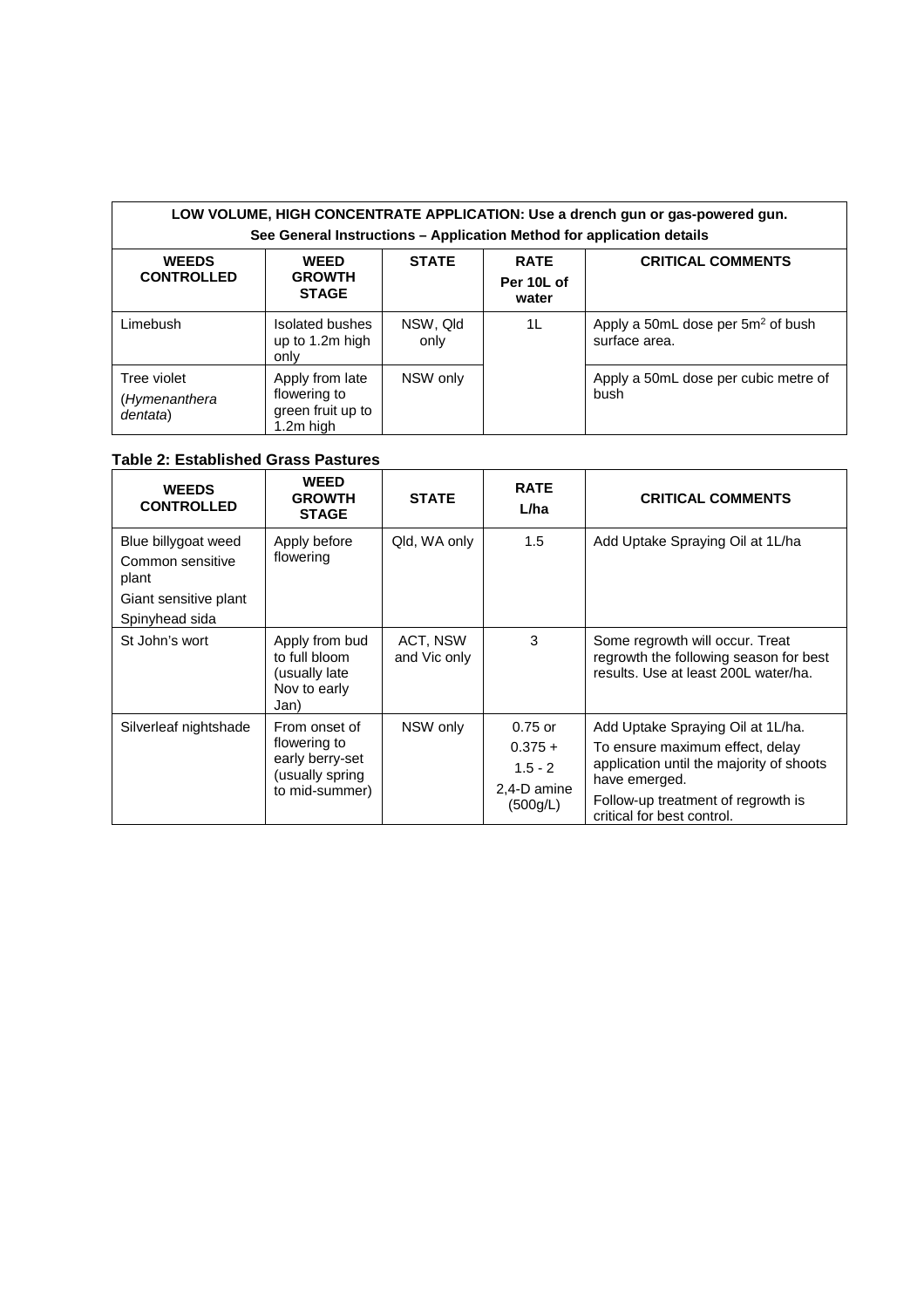| <b>CROP</b>      | <b>CROP GROWTH</b><br><b>STAGE</b>                                                                                                                                                            | <b>WEEDS</b><br><b>CONTROLLED</b>                                                                               | <b>WEED</b><br><b>GROWTH</b><br><b>STAGE</b>                 | <b>RATE</b><br>L/ha                              | <b>CRITICAL COMMENTS</b>                                                                                              |
|------------------|-----------------------------------------------------------------------------------------------------------------------------------------------------------------------------------------------|-----------------------------------------------------------------------------------------------------------------|--------------------------------------------------------------|--------------------------------------------------|-----------------------------------------------------------------------------------------------------------------------|
| Sorghum          | Apply when<br>secondary roots are<br>present, from 4 fully                                                                                                                                    | Annual ground<br>cherry,<br>Wild gooseberry                                                                     | 2 to 8 leaf<br>Up to 15cm<br>tall                            | 0.5                                              | Sorghum: From 8 leaf to<br>boot stage, use dropper<br>nozzles to prevent                                              |
|                  | expanded leaves<br>(15cm tall) up to<br>boot (also see                                                                                                                                        | (Physalis spp.)                                                                                                 | 15cm to 30cm<br>tall                                         | 0.75                                             | herbicide coming in<br>contact wit the crop's<br>leaves and the growing                                               |
|                  | CRITICAL<br><b>COMMENTS)</b>                                                                                                                                                                  | Apple-of-Peru                                                                                                   | Seedling<br>plants up to<br>15cm tall                        |                                                  | point (meristem).                                                                                                     |
|                  |                                                                                                                                                                                               | Bathurst burr,<br>Noogoora burr                                                                                 | 2 to 8 leaf<br>Up to 20cm<br>tall                            | 0.5                                              |                                                                                                                       |
| Maize &<br>Sweet | Apply when<br>secondary roots are                                                                                                                                                             |                                                                                                                 | 20cm to 50cm<br>tall                                         | 0.75                                             | Maize and sweet corn:<br>From 6 leaf to just before                                                                   |
| corn             | present, from 3 fully<br>expanded leaves<br>(10cm tall) up to just<br>before tasselling<br>(see CRITICAL<br><b>COMMENTS)</b>                                                                  | Pigweed<br>(Portulaca                                                                                           | Up to 10cm<br>diameter                                       | 0.5                                              | tasselling, use dropper<br>nozzles to prevent the                                                                     |
|                  |                                                                                                                                                                                               | oleracea)                                                                                                       | 10cm to 30cm<br>diameter                                     | 0.75                                             | herbicides coming in<br>contact with the crop's<br>leaves and the growing                                             |
|                  |                                                                                                                                                                                               | Sesbania pea                                                                                                    | 2 to 6 leaf<br>Up to 10cm                                    | 1.5                                              | point (meristem).                                                                                                     |
| <b>Millets</b>   | Spray when                                                                                                                                                                                    |                                                                                                                 | tall                                                         |                                                  | Millets: DO NOT use                                                                                                   |
|                  | secondary roots<br>have developed,<br>usually early to mid-<br>tillering, and not<br>later than before<br>heads start to form<br>at the base of tillers.<br>(See CRITICAL<br><b>COMMENTS)</b> | Silverleaf<br>Full flower to<br>$0.75 +$<br>nightshade<br>Uptake at<br>early berry<br>1L/ha<br>(NSW only) $(1)$ | mixes with atrazine.<br><sup>(1)</sup> This treatment may be |                                                  |                                                                                                                       |
|                  |                                                                                                                                                                                               | Starburr<br>(Acanthospermum<br>hispidum)<br>(Qld only)                                                          | Up to 12 leaf<br>and before<br>flowering                     | 1.5<br>or<br>$0.75 + 2L$<br>atrazine<br>(500g/L) | slightly damaging to the<br>crop.<br>To minimise crop damage<br>apply using dropper<br>nozzles at all crop<br>stages. |
|                  |                                                                                                                                                                                               | Thornapples<br>(Datura spp.)                                                                                    | 2 to 8 leaf<br>Up to 15cm                                    | 0.75                                             |                                                                                                                       |
|                  |                                                                                                                                                                                               |                                                                                                                 | tall                                                         |                                                  |                                                                                                                       |
|                  |                                                                                                                                                                                               | Volunteer<br>sunflower                                                                                          | 2 to 5 leaf                                                  | 1                                                |                                                                                                                       |
|                  |                                                                                                                                                                                               |                                                                                                                 | Up to 20cm<br>tall                                           |                                                  |                                                                                                                       |

**Table 3: Sorghum, Maize, Millets and Sweet corn (NSW & Qld only)**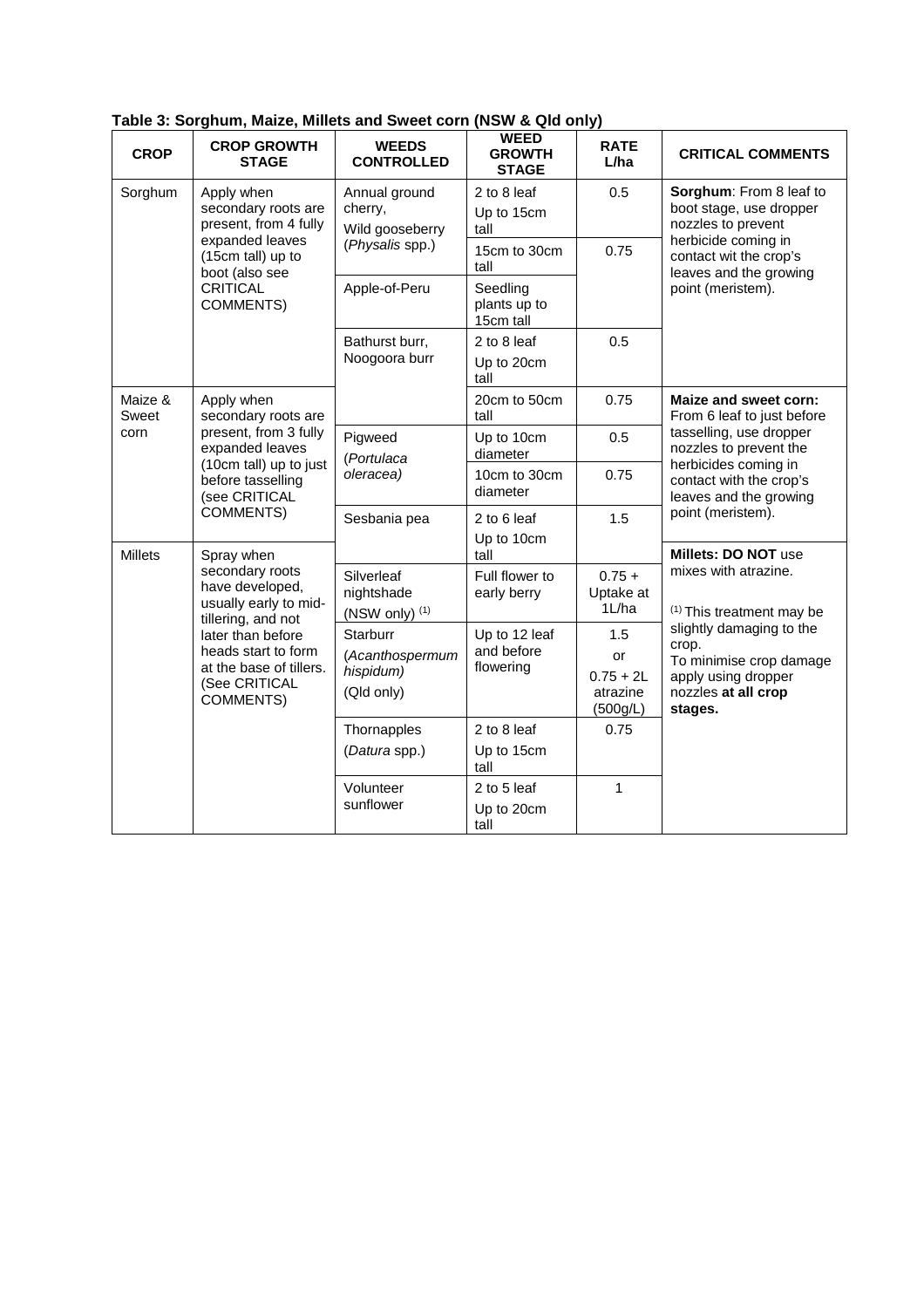| Sinoxypyr 200 EC Herbicide in tank-mixes with atrazine: Sorghum, Maize and Sweet corn. |                                                                                                                                                                                                        |                                                                                                                                                                                                                                                                                                                                                                                                                                       |                                                                             |                                                                                                               |                                                                                                                                                                                                                                                                                                                                                                                                                                                                                                                                                                       |  |
|----------------------------------------------------------------------------------------|--------------------------------------------------------------------------------------------------------------------------------------------------------------------------------------------------------|---------------------------------------------------------------------------------------------------------------------------------------------------------------------------------------------------------------------------------------------------------------------------------------------------------------------------------------------------------------------------------------------------------------------------------------|-----------------------------------------------------------------------------|---------------------------------------------------------------------------------------------------------------|-----------------------------------------------------------------------------------------------------------------------------------------------------------------------------------------------------------------------------------------------------------------------------------------------------------------------------------------------------------------------------------------------------------------------------------------------------------------------------------------------------------------------------------------------------------------------|--|
| <b>CROP</b>                                                                            | <b>CROP GROWTH</b><br><b>STAGE</b>                                                                                                                                                                     | <b>WEEDS</b><br><b>CONTROLLED</b>                                                                                                                                                                                                                                                                                                                                                                                                     | <b>WEED</b><br><b>GROWTH</b><br><b>STAGE</b>                                | <b>RATE L/ha</b>                                                                                              | <b>CRITICAL COMMENTS</b>                                                                                                                                                                                                                                                                                                                                                                                                                                                                                                                                              |  |
| Sorghum<br>Maize &<br>Sweetcorn                                                        | Spray when<br>secondary roots<br>have developed,<br>usually early to mid-<br>tillering and not later<br>than before heads<br>start to form at the<br>base of the tillers<br>(See CRITICAL<br>COMMENTS) | Amaranthus<br>spp.(including<br>Boggabri weed<br>Dwarf amaranth<br>Green<br>amaranth and<br>Redshank)<br>Anoda weed<br>Bladder ketmia<br><b>Black pigweed</b><br>(Trianthema<br>portulacastrum)<br>Caltrop (yellow<br>vine) (including<br><b>Tribulus</b><br>terrestris, T.<br>microccus and<br>T. maximus)<br>Cowvine<br>(peach vine)<br>(Ipomoea<br>lonchophylla)<br>Hairy wandering<br>jew (Commelina<br>benghalensis)<br>Mintweed | Seedling plants<br>up to 15cm tall<br>or rosettes up<br>to 15cm<br>diameter | $0.5 + 1.5$ of<br>atrazine<br>flowable<br>$(500g/L)$ or<br>$0.75 + 2$ of<br>atrazine<br>flowable<br>(500 g/L) | Use the low rate $(0.5 +$<br>1.5L) when weeds are<br>small (5cm to 7cm tall/<br>diameter).<br>Use the high rate $(0.75 +$<br>2 L) when the weeds are<br>larger (7cm to 15cm tall/<br>diameter).<br>Sinoxypyr 200 EC<br>Herbicide is generally<br>more compatible with<br><b>Liquid atrazine products</b><br>(see GENERAL<br><b>INSTRUCTIONS:</b><br>compatibility section).<br>Add a surfactant (See<br><b>GENERAL</b><br><b>INSTRUCTIONS; Oils and</b><br>surfactants).<br><b>DO NOT</b> add an oil to<br>mixtures of Sinoxypyr 200<br>EC Herbicide and<br>atrazine. |  |
|                                                                                        |                                                                                                                                                                                                        | Euphorbia<br>davidii                                                                                                                                                                                                                                                                                                                                                                                                                  | Cotyledons to 4<br>nodes up to<br>15cm                                      | $1 + 2$<br>atrazine<br>flowable<br>(500g/L)                                                                   |                                                                                                                                                                                                                                                                                                                                                                                                                                                                                                                                                                       |  |
|                                                                                        |                                                                                                                                                                                                        | Volunteer<br>peanuts                                                                                                                                                                                                                                                                                                                                                                                                                  | Up to 15cm<br>diameter                                                      | $1 + 4.5$<br>atrazine<br>flowable<br>(500g/L)                                                                 |                                                                                                                                                                                                                                                                                                                                                                                                                                                                                                                                                                       |  |

| Table 3: Sorghum, Maize, Millets and Sweet corn (NSW & Qld only) |  |  |
|------------------------------------------------------------------|--|--|

| Sweet corn: Tasmania only |                                    |                                   |                                              |                  |                          |  |
|---------------------------|------------------------------------|-----------------------------------|----------------------------------------------|------------------|--------------------------|--|
| <b>CROP</b>               | <b>CROP GROWTH</b><br><b>STAGE</b> | <b>WEEDS</b><br><b>CONTROLLED</b> | <b>WEED</b><br><b>GROWTH</b><br><b>STAGE</b> | <b>RATE L/ha</b> | <b>CRITICAL COMMENTS</b> |  |
| Sweet<br>corn only        | 3 to 5 leaf                        | Blackberry<br>nightshade          | 3 to 5 leaf                                  |                  |                          |  |
|                           |                                    | Volunteer<br>potatoes             |                                              |                  |                          |  |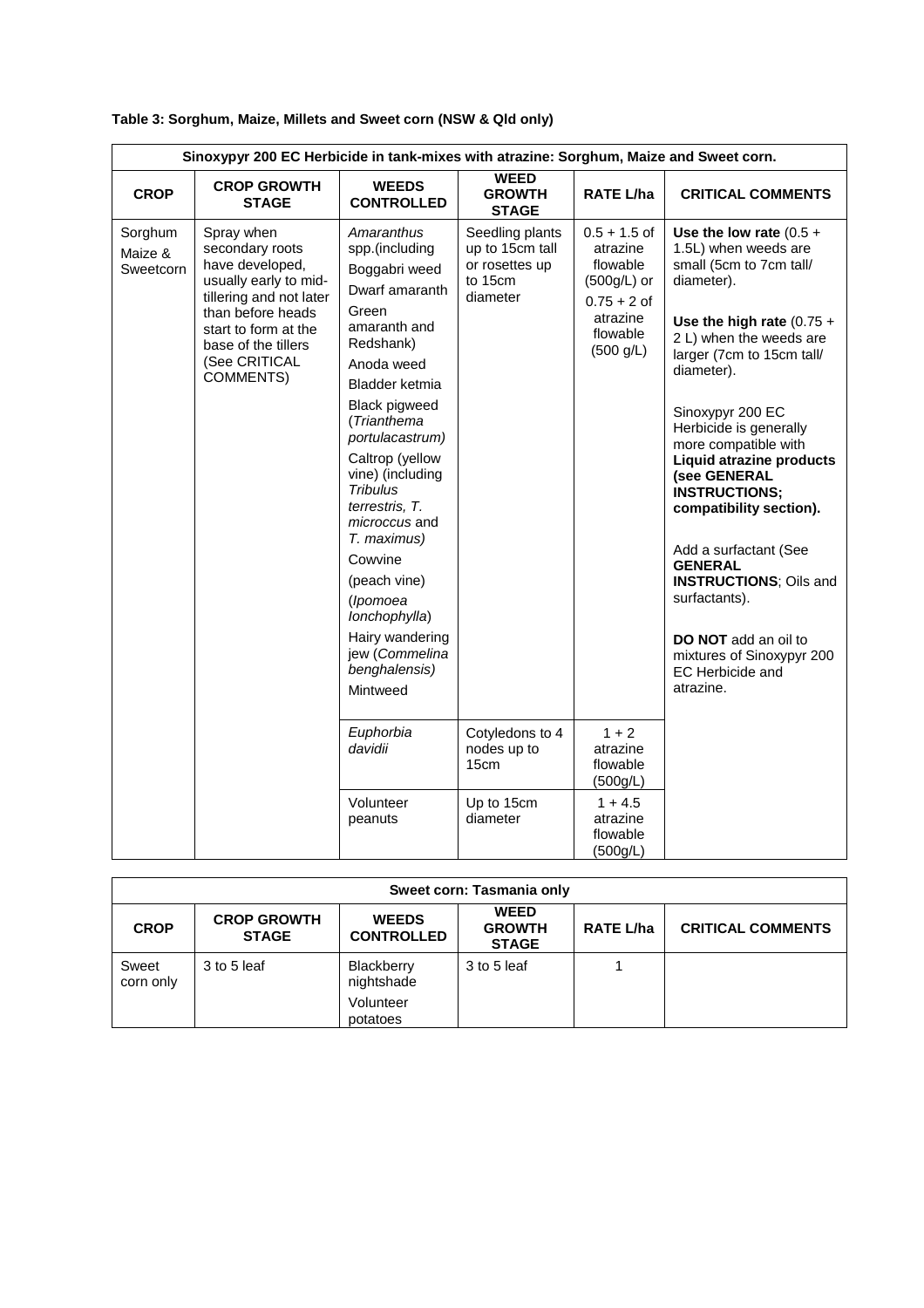# **Table 4: Winter Cereals (Wheat, Barley, Oats and Triticale)**

| <b>CROP</b><br><b>GROWTH</b><br><b>STAGE</b>         | <b>WEEDS</b><br><b>CONTROLLED</b>                                                                                                  | <b>WEED</b><br><b>GROWTH</b><br><b>STAGE</b>  | <b>STATE</b>                              | <b>RATE L/ha</b>                                                                                                                | <b>CRITICAL COMMENTS</b>                                                                                                                                                                                                                                                                      |
|------------------------------------------------------|------------------------------------------------------------------------------------------------------------------------------------|-----------------------------------------------|-------------------------------------------|---------------------------------------------------------------------------------------------------------------------------------|-----------------------------------------------------------------------------------------------------------------------------------------------------------------------------------------------------------------------------------------------------------------------------------------------|
| Apply from 3 leaf<br>to flag<br>(Zadoks 13 to<br>39) | <b>Bedstraw</b><br>(Galium tricornutum)<br>Cleavers                                                                                | 1 to 3 whorl                                  | Vic, SA,<br><b>WA</b><br>NSW,<br>Vic only | $\mathbf{1}$                                                                                                                    | (1) Add either Uptake or a<br>surfactant (see GENERAL<br><b>INSTRUCTIONS: Oils and</b><br>surfactants).                                                                                                                                                                                       |
|                                                      | (Galium aparine)<br><b>Black bindwee</b>                                                                                           | 2 to 4 leaf                                   | NSW,                                      | 0.5(1)                                                                                                                          |                                                                                                                                                                                                                                                                                               |
|                                                      | (Climbing                                                                                                                          | 2 to 6 leaf                                   | Qld only                                  | 0.75 or                                                                                                                         | Useful suppression only.<br><b>Mixtures:</b> Mixing partners                                                                                                                                                                                                                                  |
|                                                      | buckwheat)                                                                                                                         |                                               |                                           | $0.5 + 5g$<br>Metsulfuron<br>methyl <sup>(1)</sup>                                                                              | with Sinoxypyr 200 EC<br>Herbicide may reduce crop<br>selectivity. Apply at crop                                                                                                                                                                                                              |
|                                                      | Common sowthistle<br>(Sonchus<br>oleraceus)                                                                                        | 2 to 5 leaf                                   |                                           | 1                                                                                                                               | growth stages according to<br>the mixing partner's<br>recommendation.                                                                                                                                                                                                                         |
|                                                      | Deadnettle                                                                                                                         | 2 to 6 leaf                                   |                                           | $1.5$ or                                                                                                                        |                                                                                                                                                                                                                                                                                               |
|                                                      | Spiny emex<br>(Doublegee, Three<br>cornered jack)                                                                                  | 2 to 4 leaf                                   | NSW,<br>SA, Qld,<br><b>WA</b>             | $0.5 + 5g$<br>Metsulfuron<br>methyl <sup>(1)</sup>                                                                              |                                                                                                                                                                                                                                                                                               |
|                                                      | Prickly lettuce                                                                                                                    | 2 to 5 leaf                                   | NSW,<br>Qld,<br>Tas, Vic,<br><b>WA</b>    | 1                                                                                                                               |                                                                                                                                                                                                                                                                                               |
|                                                      | Volunteer lupins                                                                                                                   | 2 to 8 leaf                                   | NSW,<br>Vic, WA<br>only                   | 1.5                                                                                                                             |                                                                                                                                                                                                                                                                                               |
|                                                      | Volunteer potato                                                                                                                   | 10cm to<br>15cm tall                          | WA and<br>Tas only                        |                                                                                                                                 | Plants 15cm to 30cm tall will<br>only be suppressed.                                                                                                                                                                                                                                          |
|                                                      | Wireweed                                                                                                                           | 2 to 3 leaf                                   | NSW,<br>Qld, SA,<br>Tas, Vic<br>and WA    |                                                                                                                                 |                                                                                                                                                                                                                                                                                               |
|                                                      |                                                                                                                                    |                                               | <b>NSW</b><br>and Qld<br>only             | $0.5 + 5g$<br>Metsulfuron<br>methyl $(1)$                                                                                       |                                                                                                                                                                                                                                                                                               |
|                                                      | <b>Bittercress</b><br>(Coronopus<br>didymus)<br><b>Mustards</b><br>(Shepherd's purse<br>Turnip weed<br>Wild radish<br>Wild turnip) | Up to 8 leaf<br>and up to<br>15cm<br>diameter | Qld,<br>NSW,<br>Vic, SA,<br>Tas, WA       | $0.5$ to<br>$1.5 +$<br>Metsulfuron<br>methyl $(1)$<br>or<br>Eclipse <sup>(1)</sup><br>or<br><b>MCPALVE</b><br>or<br><b>MCPA</b> | The Sinoxypyr 200 EC<br>Herbicide rate depends on<br>what other weeds are present<br>as listed above.<br>See Mixtures comment<br>above.<br>Metsulfuron methyl (600g/kg)<br>@ 5g/ha (this mix does not<br>control wild radish).<br>Eclipse @ 5-7g/ha (use the<br>5g rate on turnip weed only). |
|                                                      |                                                                                                                                    |                                               |                                           | amine                                                                                                                           | MCPA LVE (500g/L) @<br>700mL/ha.<br>MCPA Amine (500g/L) @<br>1.0L/ha.                                                                                                                                                                                                                         |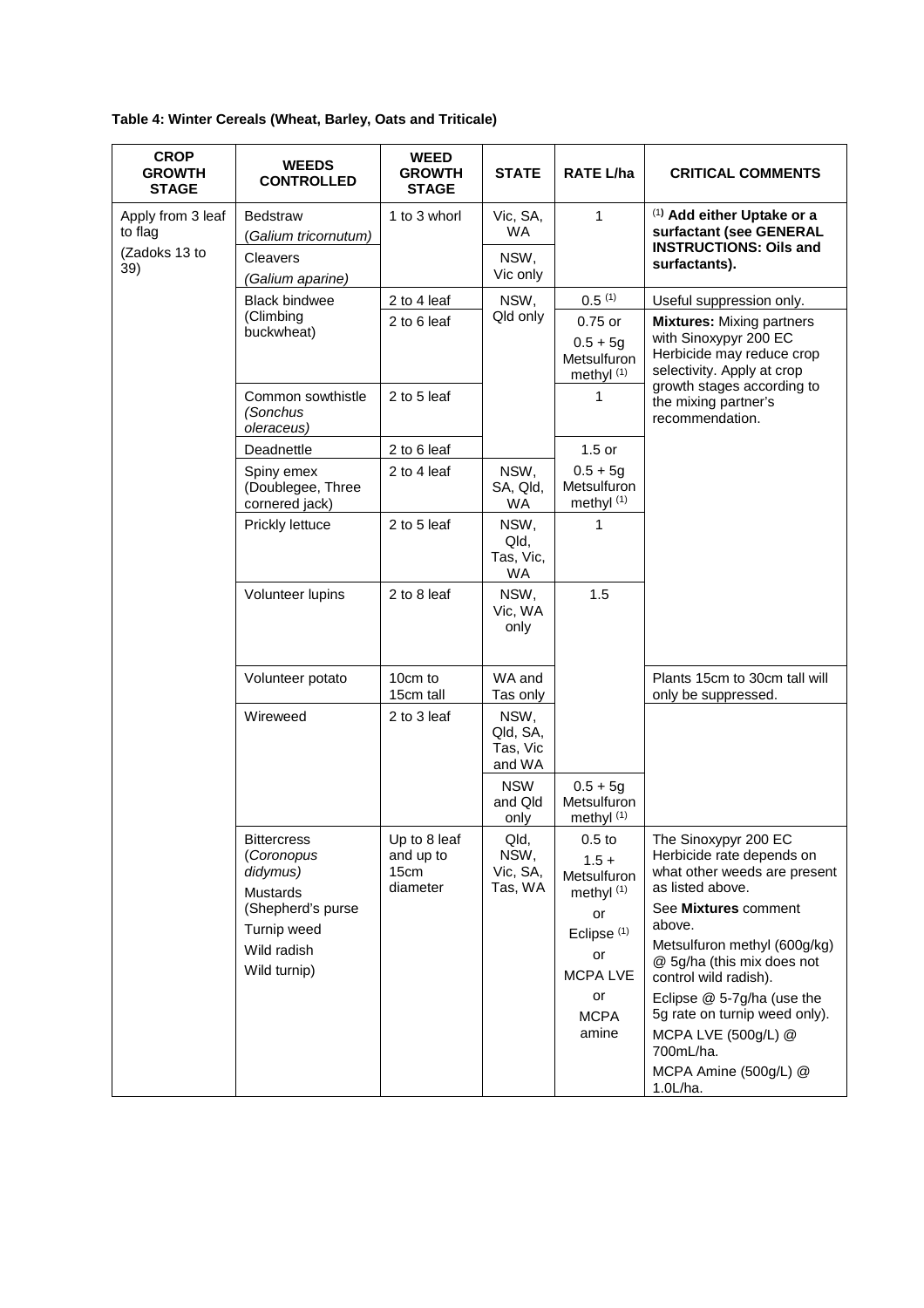**Table 5: Summer Fallow**

| <b>WEEDS</b><br><b>CONTROLLED</b>                                                                 | <b>WEED</b><br><b>GROWTH</b><br><b>STAGE</b>               | <b>STATE</b>                 | <b>RATE L/ha</b>                                        | <b>CRITICAL COMMENTS</b>                                                                                                                                                                                                                                                                      |
|---------------------------------------------------------------------------------------------------|------------------------------------------------------------|------------------------------|---------------------------------------------------------|-----------------------------------------------------------------------------------------------------------------------------------------------------------------------------------------------------------------------------------------------------------------------------------------------|
| Annual ground cherry<br>Wild gooseberry<br>(Physalis spp.)                                        | 2 to 8 leaf, up<br>to 15cm tall                            | NSW, Qld<br>only             | $0.75^{(2)}$                                            | <sup>(1)</sup> Add Uptake* Spraying Oil (see<br><b>GENERAL INSTRUCTIONS; Oils and</b><br>surfactants).                                                                                                                                                                                        |
| Bathurst burr<br>Noogoora burr                                                                    | 2 to 8 leaf, up<br>to 20cm tall                            | NSW, Qld,<br>Vic, WA<br>only |                                                         | When mixing with Glyphosate 450g/L                                                                                                                                                                                                                                                            |
| <b>Bellvine</b>                                                                                   | Pre-flowering                                              | NSW, Qld                     | $0.5 + 1.2$                                             | to control both grass and broadleaf                                                                                                                                                                                                                                                           |
| Bladder ketmia                                                                                    | 4 to 8 leaf, up<br>to 10cm tall                            | only                         | Glyphosate<br>450g/L                                    | weeds, refer to the Glyphosate 450g/L<br>label for use rates and adjuvants<br>recommended for the grasses (see                                                                                                                                                                                |
| Cowvine (Peach vine)<br>Ipomoea lonchophylla                                                      | 2 to 10 leaf up<br>to 10cm<br>diameter                     |                              |                                                         | <b>GENERAL INSTRUCTIONS;</b><br>compatibility section).                                                                                                                                                                                                                                       |
| Caltrop<br>(yellow vine)<br>(including<br>Tribulus terrestris, T.<br>maximus and T.<br>microccus) | Up to 15cm<br>diameter                                     |                              | $0.5 + 1.0$<br>Glyphosate<br>450g/L                     | (2) Delay treatment until the maximum<br>number of shoots have emerged, but<br>before the onset of fruiting (late<br>summer).<br>DO NOT treat plants showing<br>symptoms from previous treatment.                                                                                             |
| Pigweed<br>(Portulaca oleracea)                                                                   | Up to 10cm<br>diameter                                     |                              | 0.75(1)                                                 | Use the high rate when longer-term<br>weed control (6-10 months) is required<br>and delay planting crops during this                                                                                                                                                                          |
|                                                                                                   | Up to 60cm<br>diameter                                     |                              | $0.75 + 1.0$<br>Glyphosate<br>450q/L                    | period. The low rate will require follow-<br>up treatments.                                                                                                                                                                                                                                   |
| Polymeria pusilla                                                                                 | 2 to 10 leaf up<br>to 20cm<br>diameter                     |                              | $1^{(1)}$ or<br>$0.5 + 1.2$<br>Glyphosate<br>450q/L     |                                                                                                                                                                                                                                                                                               |
| Rhynchosia                                                                                        | Seedlings to<br>early flowering                            |                              | $1^{(1)}$ or<br>$0.375 + 0.8$<br>Glyphosate<br>450g/L   |                                                                                                                                                                                                                                                                                               |
| Smallflower mallow<br>(Marshmallow)<br>(Malva parviflora)                                         | Up to 8 leaf up<br>to 20cm<br>diameter                     |                              | 1 <sup>(1)</sup>                                        |                                                                                                                                                                                                                                                                                               |
| Thornapples<br>(Datura spp.)                                                                      | 2 to 8 leaf up to<br>15cm diameter                         | NSW, Qld,<br>WA only         | $0.75^{(1)}$ or<br>$0.5 + 1.2$<br>Glyphosate<br>450g/L  |                                                                                                                                                                                                                                                                                               |
| Sesbania pea                                                                                      | 2 to 6 leaf up to<br>10cm tall                             | NSW Qld<br>only              | $1.5^{(1)}$ or<br>$0.5 + 1.2$<br>Glyphosate<br>450g/L   |                                                                                                                                                                                                                                                                                               |
| Perennial Ground<br>Cherry<br>(Physalis<br>virginiana)(w)                                         | Bud to early<br>flowering up to<br>20cm tall               |                              | 1.5 or $3^{(1)}$                                        |                                                                                                                                                                                                                                                                                               |
| Silverleaf nightshade                                                                             | Full flower to<br>early berry-set<br>(usually Dec-<br>Feb) | NSW only                     | 0.75 or<br>$0.375 + 1.5 - 2$<br>2,4-D amine<br>(500g/L) | Add Uptake Spraying Oil at the rate of<br>1L/100L spray mixture.<br>To ensure maximum effect, delay<br>application until the majority of shoots<br>have emerged.<br>Follow-up treatment will be required to<br>control regrowth and is critical for<br>optimum control. If wanting to prevent |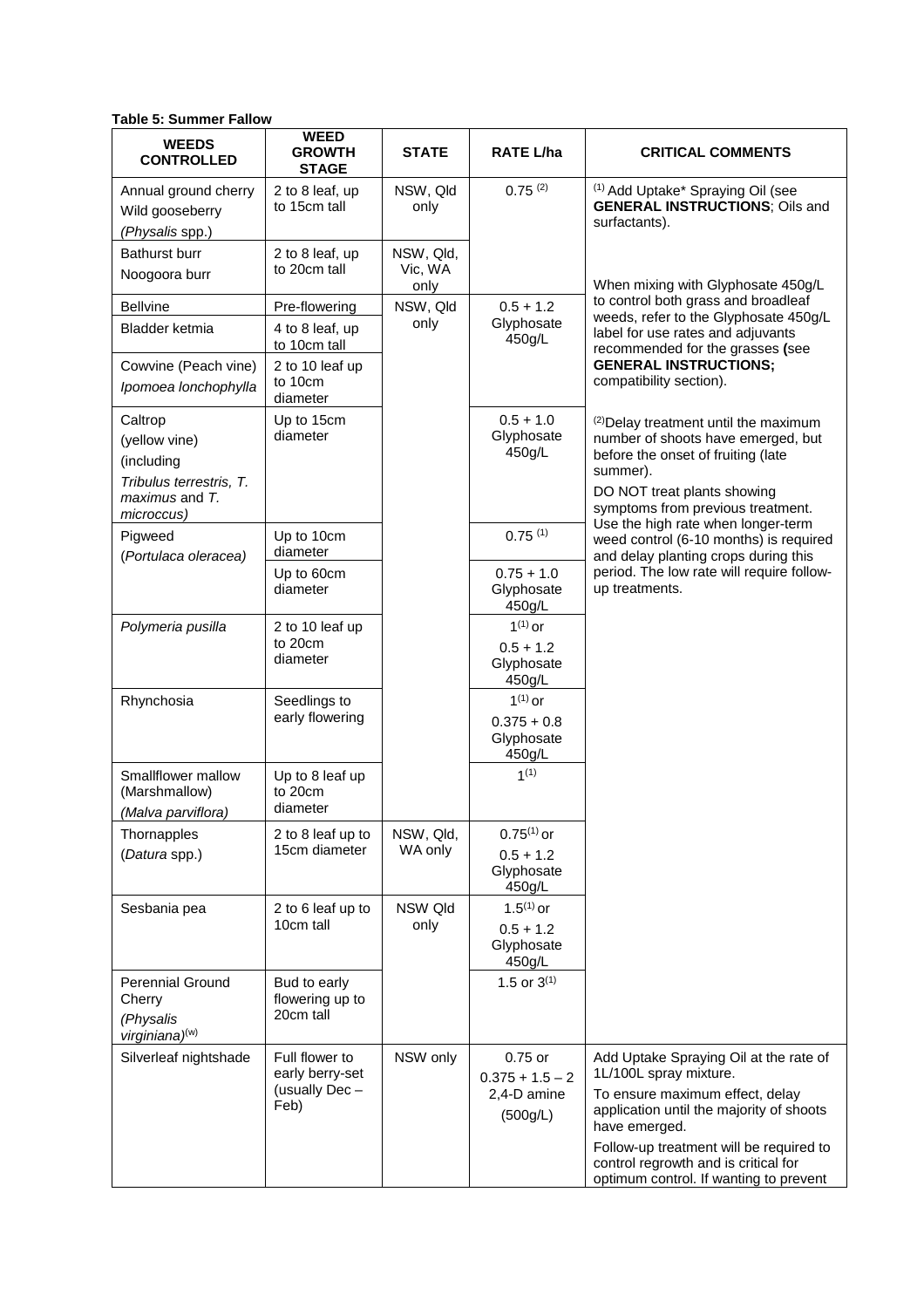| <b>WEEDS</b><br><b>CONTROLLED</b> | <b>WEED</b><br><b>GROWTH</b><br><b>STAGE</b> | <b>STATE</b>     | <b>RATE L/ha</b>               | <b>CRITICAL COMMENTS</b>                                                                                                         |
|-----------------------------------|----------------------------------------------|------------------|--------------------------------|----------------------------------------------------------------------------------------------------------------------------------|
|                                   |                                              |                  |                                | seed set repeat applications may be<br>needed in the same season, although<br>this does not lead to better long-term<br>control. |
| Volunteer peanuts                 | Up to 15cm<br>diameter                       | Qld only         | $1 + 4.5$ atrazine<br>flowable | Add a surfactant (see General<br>Instructions; Oils and surfactants).                                                            |
|                                   |                                              |                  | (500g/L)                       | <b>Important: see GENERAL</b><br><b>INSTRUCTIONS; compatibility</b><br>section).                                                 |
| Volunteer sunflowers              | 2 to 5 leaf up to<br>20cm                    | NSW, Qld<br>only |                                | Add Uptake Spraying Oil (see General<br>Instructions; Oils and surfactants<br>section).                                          |

#### **Table 6: Winter Fallow**

| <b>WEEDS</b><br><b>CONTROLLED</b>                 | <b>WEED</b><br><b>GROWTH</b><br><b>STAGE</b> | <b>STATE</b>        | <b>RATE</b><br>L/ha                                                                                                             | <b>CRITICAL COMMENTS</b>                                                                              |                                                                           |                                                                                              |
|---------------------------------------------------|----------------------------------------------|---------------------|---------------------------------------------------------------------------------------------------------------------------------|-------------------------------------------------------------------------------------------------------|---------------------------------------------------------------------------|----------------------------------------------------------------------------------------------|
| <b>Bedstraw</b><br>(Galium tricornutum)           | Up to 5 whorl                                | Vic. SA.<br>WA only | 1(1)                                                                                                                            | <sup>(1)</sup> Add Uptake Spraying Oil (see<br><b>GENERAL INSTRUCTIONS; Oils and</b>                  |                                                                           |                                                                                              |
| Cleavers<br>(Galium aparine)                      |                                              | NSW, Vic<br>only    |                                                                                                                                 | surfactants section).                                                                                 |                                                                           |                                                                                              |
| <b>Black bindweed</b><br>(Climbing buckwheat)     | 2 to 8 leaf up to<br>10cm diameter           | NSW Old<br>only     | $0.75^{(1)}$                                                                                                                    | (2) Add Uptake or a surfactant (see<br><b>GENERAL INSTRUCTIONS; Oils and</b><br>surfactants section). |                                                                           |                                                                                              |
| Common sowthistle<br>(Sonchus oleraceus)          | 2 to 5 leaf up to<br>10cm diameter           |                     | 1.0 <sup>(1)</sup> or<br>$0.5 + 0.6$<br>Glyphosate                                                                              | When mixing with Glyphosate 450g/L<br>to control both grass and broadleaf                             |                                                                           |                                                                                              |
| Prickly lettuce                                   |                                              |                     | 450g/L                                                                                                                          | weeds, refer to the Glyphosate 450g/L<br>label for use rates and adjuvants                            |                                                                           |                                                                                              |
| Spiny emex<br>(Doublegee, Three<br>cornered jack) | 2 to 8 leaf                                  |                     |                                                                                                                                 |                                                                                                       | $1.5^{(1)}$ or<br>$0.5^{(2)} + 5$ g<br>Metsulfuron<br>methyl<br>(600g/kg) | recommended for the grasses ((see<br><b>GENERAL INSTRUCTIONS;</b><br>Compatibility Section). |
| Wireweed                                          | 2 to 3 leaf up to<br>10cm tall               |                     | 1.5 <sup>(1)</sup> or<br>$0.5^{(2)} + 5g$<br>Metsulfuron<br>methyl<br>(600g/kg) or<br>$0.5^{(2)} + 0.6$<br>Glyphosate<br>450g/L |                                                                                                       |                                                                           |                                                                                              |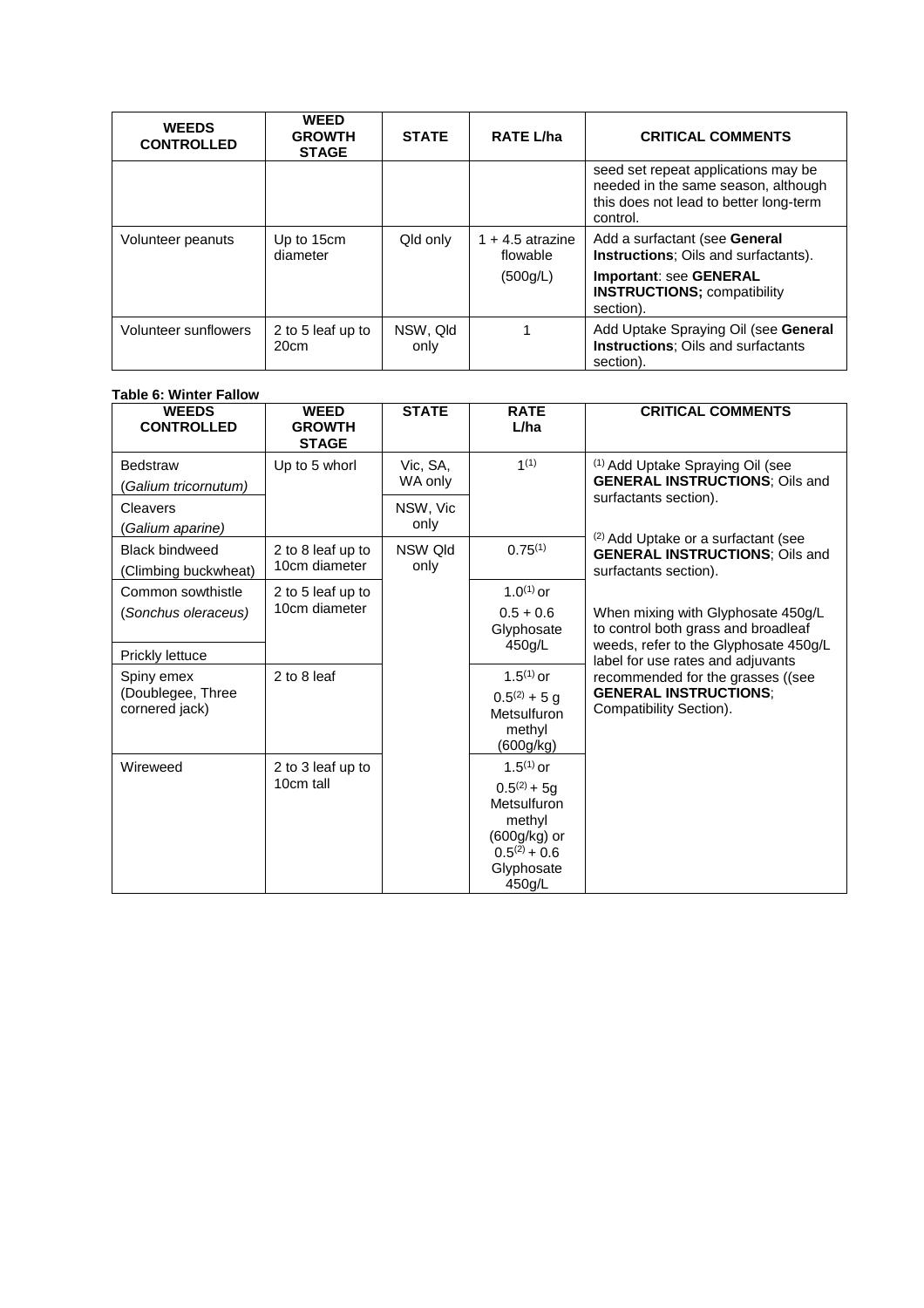| <b>CROP STAGE</b><br><b>GROWTH</b>     | $1$ abic $1$ . Ouyar canc (wid, NON, NT and NA Only)<br><b>WEEDS</b><br><b>CONTROLLED</b> | <b>WEED</b><br><b>GROWTH</b><br><b>STAGE</b>         | RATE L/ha                                          | <b>CRITICAL COMMENTS</b>                                                                                                                                                                                                             |
|----------------------------------------|-------------------------------------------------------------------------------------------|------------------------------------------------------|----------------------------------------------------|--------------------------------------------------------------------------------------------------------------------------------------------------------------------------------------------------------------------------------------|
| From early<br>tillering to<br>maturity | Balsum pear<br>Blackberry<br>nightshade,<br>Blue billygoat                                | Apply from 2<br>to 3 leaf until<br>flowering         | <b>Ground: 1.3</b><br><b>Aerial: 1.5</b>           | For optimal weed control, delay<br>application until just before the "close-in"<br>stage.<br><b>Aerial application:</b>                                                                                                              |
|                                        | weed<br>Centro<br>Cowpea                                                                  |                                                      |                                                    | Apply in not less than 60L/ha water and<br>add Uptake Spraying Oil at 1L/100L spray<br>mixture.                                                                                                                                      |
|                                        | Giant sensitive                                                                           |                                                      |                                                    | <b>Ground application:</b>                                                                                                                                                                                                           |
|                                        | plant                                                                                     |                                                      |                                                    | Apply in 100 - 400L/ha water and add<br>Uptake Spraying Oil at 500mL/100L of                                                                                                                                                         |
|                                        | Lablab bean                                                                               |                                                      |                                                    | spray mixture.                                                                                                                                                                                                                       |
|                                        | Noogoora burr<br>Phasey bean                                                              |                                                      |                                                    |                                                                                                                                                                                                                                      |
|                                        | Pinkburr                                                                                  |                                                      |                                                    |                                                                                                                                                                                                                                      |
|                                        | Prickly African<br>Cucumber                                                               |                                                      |                                                    |                                                                                                                                                                                                                                      |
|                                        | Spinyhead sida                                                                            |                                                      |                                                    |                                                                                                                                                                                                                                      |
|                                        | Stinking passion<br>flower (seedlings<br>only)                                            |                                                      |                                                    |                                                                                                                                                                                                                                      |
|                                        | <b>Bellvine</b>                                                                           |                                                      | As above $+1$                                      |                                                                                                                                                                                                                                      |
|                                        | Morning glory                                                                             |                                                      | 2,4-D amine                                        |                                                                                                                                                                                                                                      |
|                                        | Red or pink<br>convolvulus<br>Star-of-Bethlehem                                           |                                                      | (500g/L)                                           |                                                                                                                                                                                                                                      |
|                                        | Stinking passion                                                                          | Established                                          | High volume:                                       | Thoroughly wet plants to the point of run-                                                                                                                                                                                           |
|                                        | flower                                                                                    | or ratoon<br>plants with at<br>least 1.0m of         | 450mL/100L<br>water                                | off.                                                                                                                                                                                                                                 |
|                                        |                                                                                           | regrowth                                             | <b>Knapsack</b>                                    |                                                                                                                                                                                                                                      |
|                                        |                                                                                           |                                                      | 70mL/15L<br>water                                  |                                                                                                                                                                                                                                      |
|                                        | Milkweed<br>(Euphorbia<br>heterophylla)                                                   | Seedlings<br>and young<br>plants up to<br>flowering. | 3 or $2.3 + 4$<br>atrazine<br>flowable<br>(500g/L) | Better control will be achieved with the<br>atrazine mixture. Delay application until<br>just before the cane reaches the "close-<br>in" stage. This will improve control and<br>minimise the number of seedlings that<br>germinate. |

**Table 7: Sugar cane (Qld, NSW, NT and WA only)**